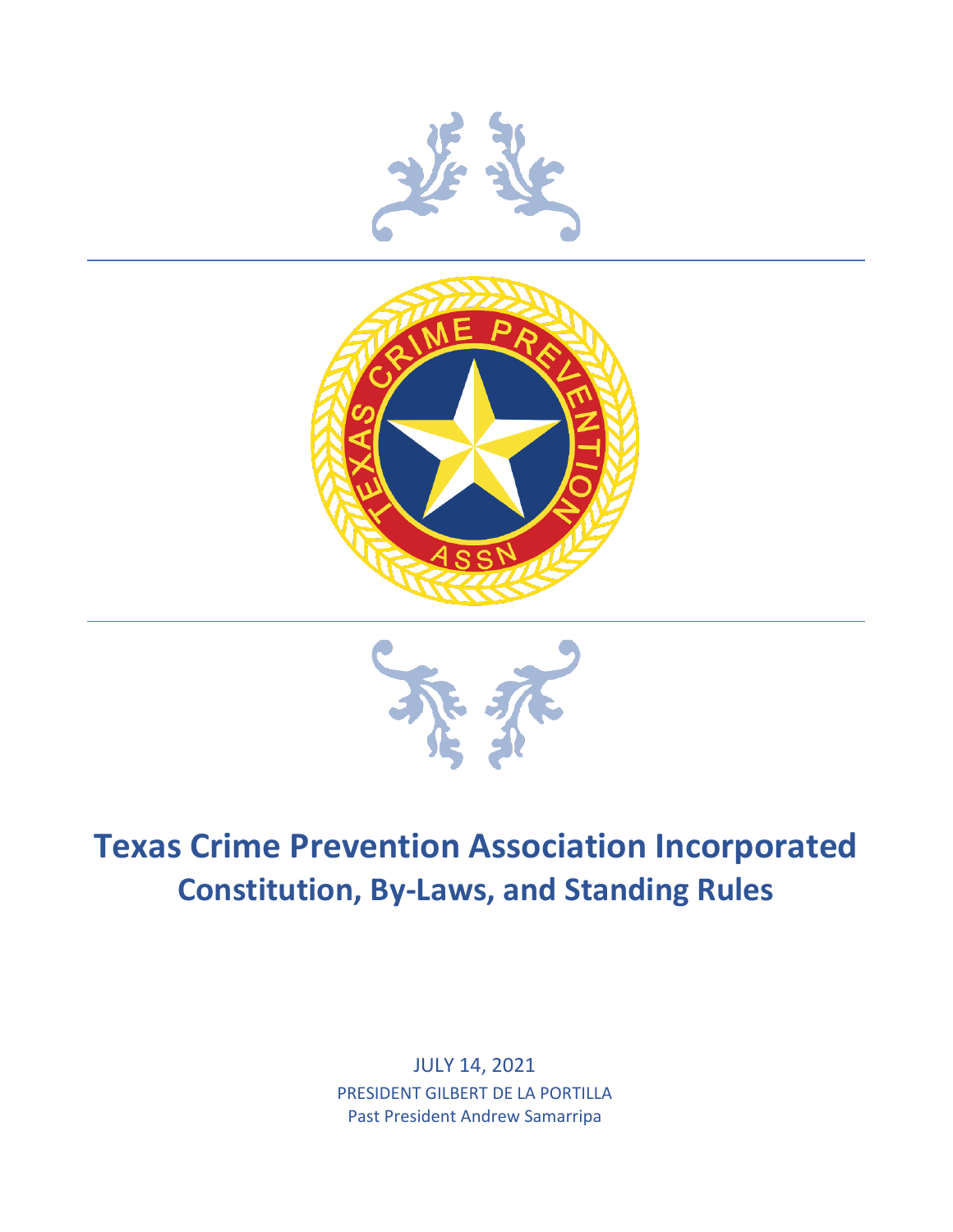We, the members of the Texas Crime Prevention Association, Incorporated, a non-profit organization recognizing that crime prevention is the "anticipation, recognition, and appraisal of a crime risk, and the initiation of some action to remove or reduce it," through a concentrated, cooperative effort, from the Texas Crime Prevention Association, Incorporated (TCPA) adopt the following Constitution and By-Laws.

### **ARTICLE I**

#### PURPOSE

To encourage the prevention of crime through coordinated and concentrated efforts, and through programs and functions that encourage citizen involvement and participation, to preserve safe environments and communities for the citizens of Texas.

### **ARTICLE II**

### NAME, GENERAL MEMBERSHIP, MEETINGS AND EXECUTIVE BOARD OF DIRECTORS

#### **Section 1: Name**

The name of the Association shall be Texas Crime Prevention Association Incorporated (TCPA) as set forth in the Preamble above.

#### **Section 2: General Membership**

The general membership meeting of the TCPA shall be held annually in July at a time and location set by a vote of the general membership.

#### **Section 3: Executive Board of Directors**

The TCPA Executive Board of Directors (Executive Board) shall be President, First Vice President, Second Vice President, Third Vice President, Secretary, Treasurer, and Membership Chairperson. These officers shall be elected from the active membership by a majority vote of members present and voting at the annual general membership meeting.

#### **Section 4: Meetings**

The President shall call special meetings of the Executive Board of Directors whenever the need arises.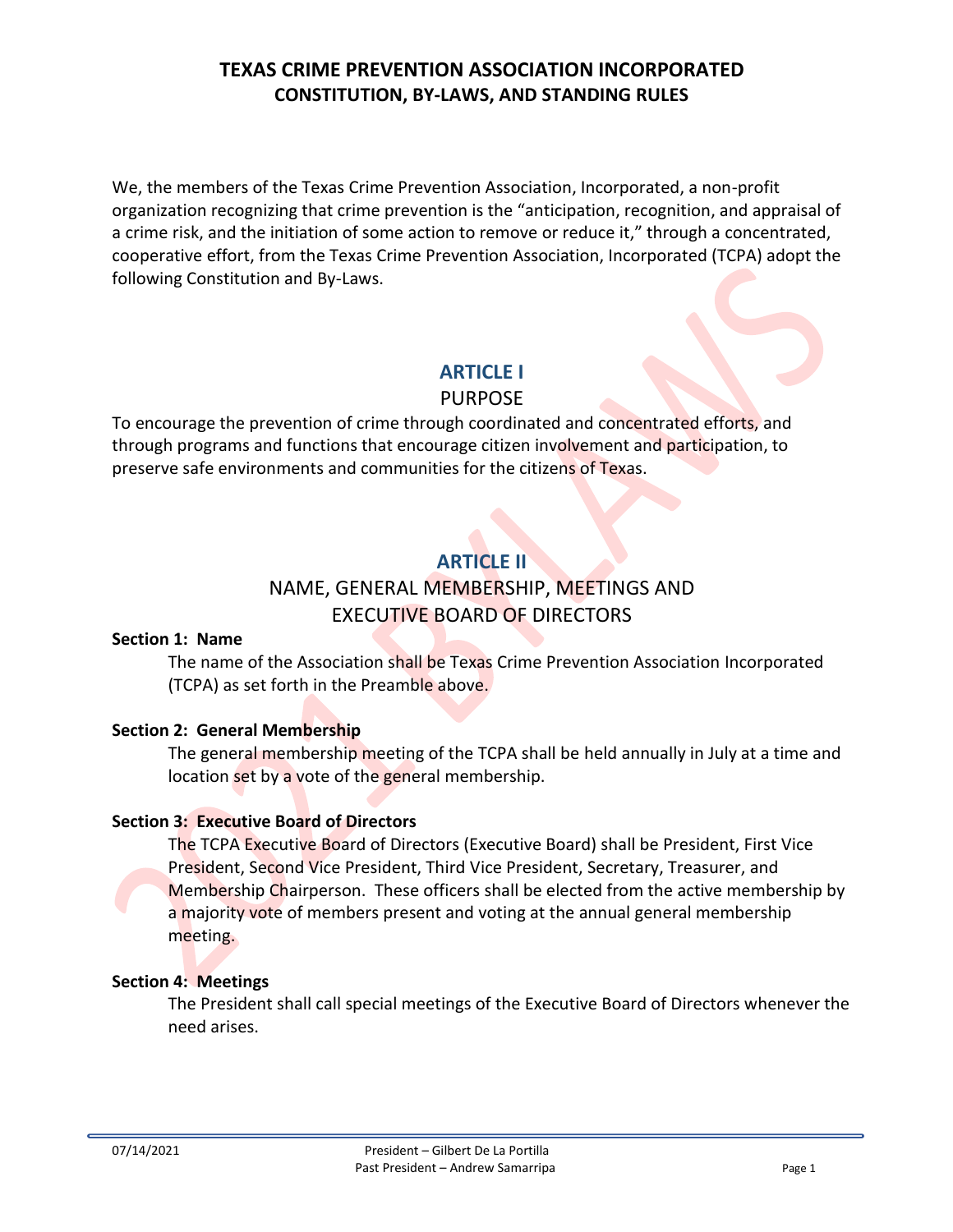### **ARTICLE III**

### MEMBERSHIP, DUES AND TERMS

Membership is open to individuals, organizations, or businesses who have an interest in furthering the cause of Crime Prevention.

Many of the TCPA members are employed by Law Enforcement Organizations, however, TCPA's outreach will also include individuals and businesses/corporations that are involved in their respective communities to curb and assist in crime prevention.

Through educational programs, community outreach, and the motivation of others within the community, we are making a difference.

TCPA is made up of 9 regions across Texas. Current members as well as prospective members shall be able to join any region they feel meets their needs. Regions do have overlap in counties due to size of Texas, population make-up, adjoining cities, travel times and the vastness of the state. It is the purpose of TCPA to make an impact on crime prevention efforts across the state while at the same time growing its membership within the regions. Current members as well as prospective members should consider the ability of the region to meet their needs by understanding travel time, training offered, and the ability to do regional projects within the region they have chosen.

**Section 1:** There shall be **four (4) types of memberships**, which are defined as follows**:**

- A. **Active** Any individual who has a concerned interest in the promotion of crime prevention in the State of Texas may become an active member. Members will have voting rights, serve on communities, and all other privileges of both the State and a selected Regional Association. New and renewal memberships will be \$30.00. The term of membership will be for a period of one-year effective January 1<sup>st</sup> each year. New member dues who join before the annual conference will be \$30.00. New members who join at or after the annual conference, membership will cover the remaining portion of the current year and all the following year. Dues will not be prorated. Dues must be paid annually on December 31 and prior to attending the Annual General Membership meeting and/or take the CCPS test.
- B. **Sponsor** All businesses, organizations, or groups affiliated with design, manufacture, supply, installation, or security related products, all insurance industry, contractors, building industry, or others interested in the crime prevention effort. These members will have:
	- Voting rights for one member of their organization named on the membership application,
	- Receive a free vendor table at the annual conference, with first choice of table location (a vendor application must be submitted before the deadline for each conference that will be attended),
	- 1 annual luncheon meal ticket,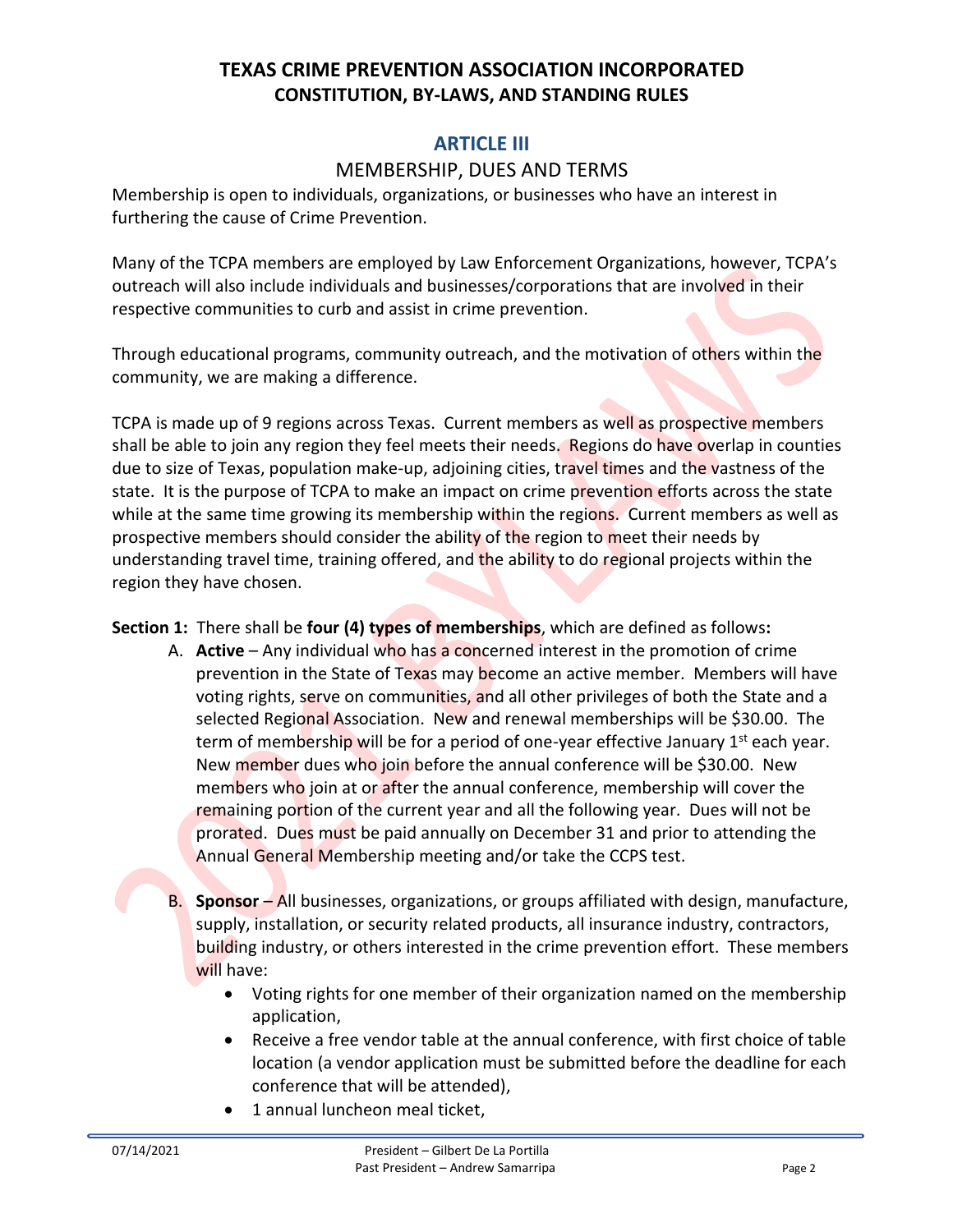- The sponsor will be advertised on the TCPA website, Facebook, and in the quarterly newsletter, and
- May serve on communities

The Board of Directors must approve each sponsor's membership application. New members who join before the annual conference will be \$500.00 and split between TCPA and the recruiting region. For new members who join at or after the annual conference, membership will cover the remaining portion of the current year and all the following year. Renewal membership will be \$500.00 and dues will not be prorated.

- C. **Honorary** All persons who in the opinion of the members have rendered outstanding service to the Texas Crime Prevention effort. These members will not have voting rights but may serve on communities. There are no dues for Honorary Members. Honorary membership is in effect for a period of one year, from the date they are appointed. There is no limit to the number of times that a member may be voted Honorary Membership.
- D. **Life** This membership will be presented to the Executive Board of Directors by the Life Membership Committee (see Article VIII Committees). The committee will ensure the nominee meets the qualifications for Life Member. The TCPA Executive Board of Directors will present the nominee to the membership for a vote. There shall be no State or Regional dues for this class of membership. Life Members shall enjoy all the rights of active membership. Life Members shall have the privilege to attend all activities at the annual conferences without paying registration fees. This will include training, luncheons, banquet, and welcome reception. The status of Life Membership shall remain until a justified reason is presented to the Life Membership Committee and the Executive Board of Directors to revoke the Life Membership. The Life Member may appeal the decision to the general membership who will have the authority to affirm or rescind the Executive Board of Director's decision by a twothirds vote of the membership in attendance at the upcoming general membership meeting. This membership may not be awarded every year. Only one (1) Life Membership may be awarded in a year unless there are extraordinary circumstances that will be determined by the Life Membership Committee and will be awarded at the annual training conference only. Life Members may serve on any committee or run for any office on the State or Regional Board of Directors.

#### **Section 2: Application for Membership**

The current TCPA membership application on the TCPA website and dues shall be submitted to TCPA Membership Chairperson. After documentation, the TCPA Membership Chairperson in a timely manner shall forward a copy of the membership application and payment to the TCPA Treasurer who will forward the applications and a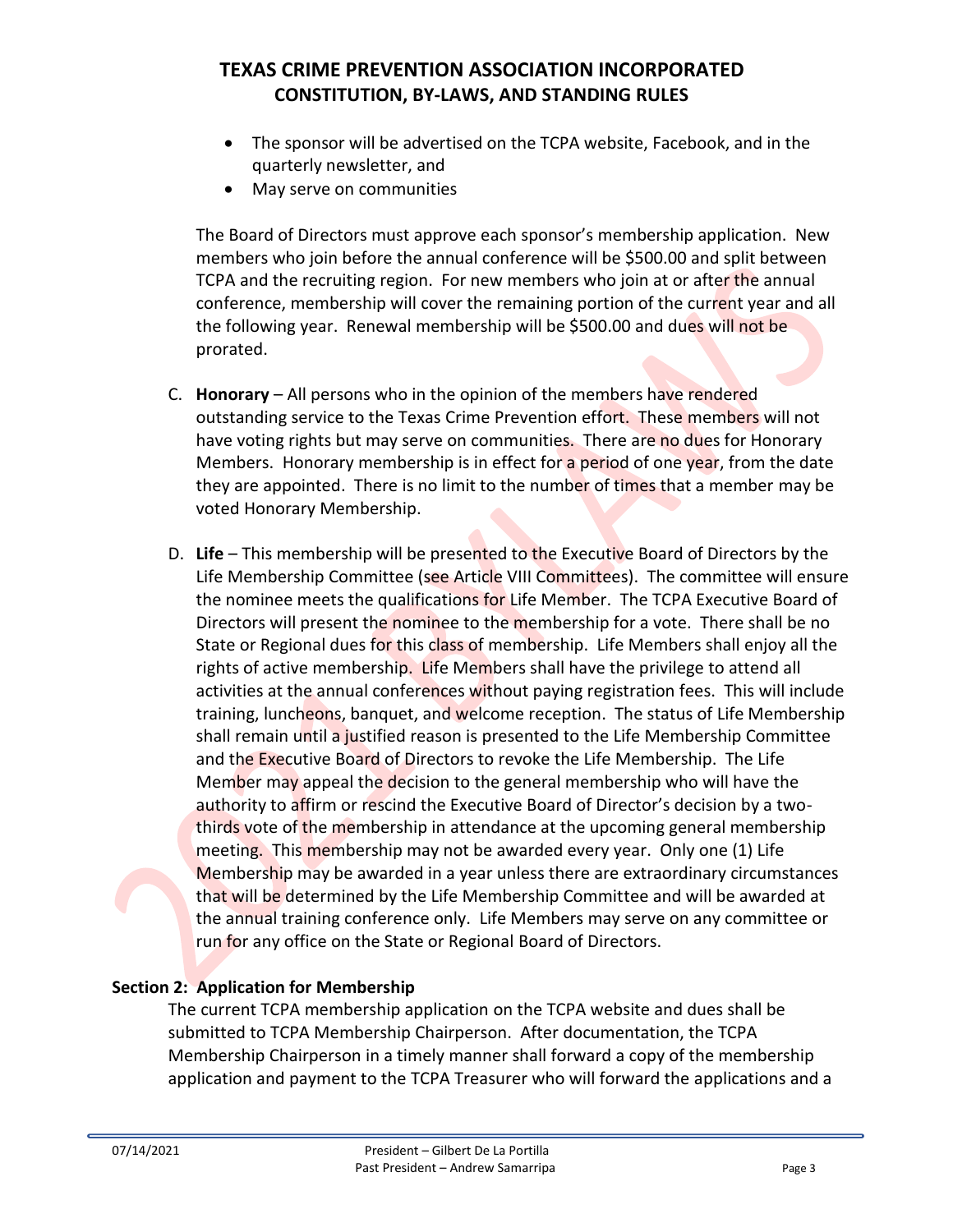check for the amount of dues to the selected Regional Membership Chairpersons in timely manner.

#### **Section 3: Suspension**

- A. The Executive Board shall have the power to exclude, suspend, or expel any member by a two-thirds vote of the eligible Executive Board of voting members present for any conduct deemed detrimental to the interest of TCPA. The member may appeal the decision to the general membership will have the authority to affirm or rescind the Executive Board of Director's decision by a two-thirds vote of the membership in attendance at the upcoming general membership meeting.
- B. The Executive Board shall have authority to remove any board member, by a majority vote, who has been absent from two (2) consecutive board meetings or fails to perform the duties of their respective office as prescribed by ARTICLE 2, Sections 2 and 3. The Executive Board shall have the authority to appoint a member in good standing to fulfill the duties of that office until the next annual membership meeting at which time an election will be held for the remainder of the term.

## **ARTICLE IV**

### TCPA BUSINESS

#### **Section 1: Transactions of TCPA Business**

Any business of the Executive Board of Directors may be conducted by mail, telephone, or electronically without a formal meeting. All business conducted by mail, telephone, or electronically must be documented and submitted to the TCPA Secretary.

#### **Section 2: Use of TCPA Funds**

None of the monies received by TCPA shall be used for the pecuniary profit of anyone connected therein.

#### **Section 3: Distribution of TCPA Funds**

- A. If necessary, TCPA will reimburse for travel expenses of the Executive Board members to and from board meetings, conferences, and other TCPA business as approved by the Executive Board of Directors. In all cases, each Executive Board member will be encouraged to find funds from sources other than TCPA.
- B. TCPA will reimburse for only the most reasonable and/or least expensive means of travel to and from each TCPA business meeting. In all cases, each Executive Board member will be encouraged to find funds from sources other than TCPA.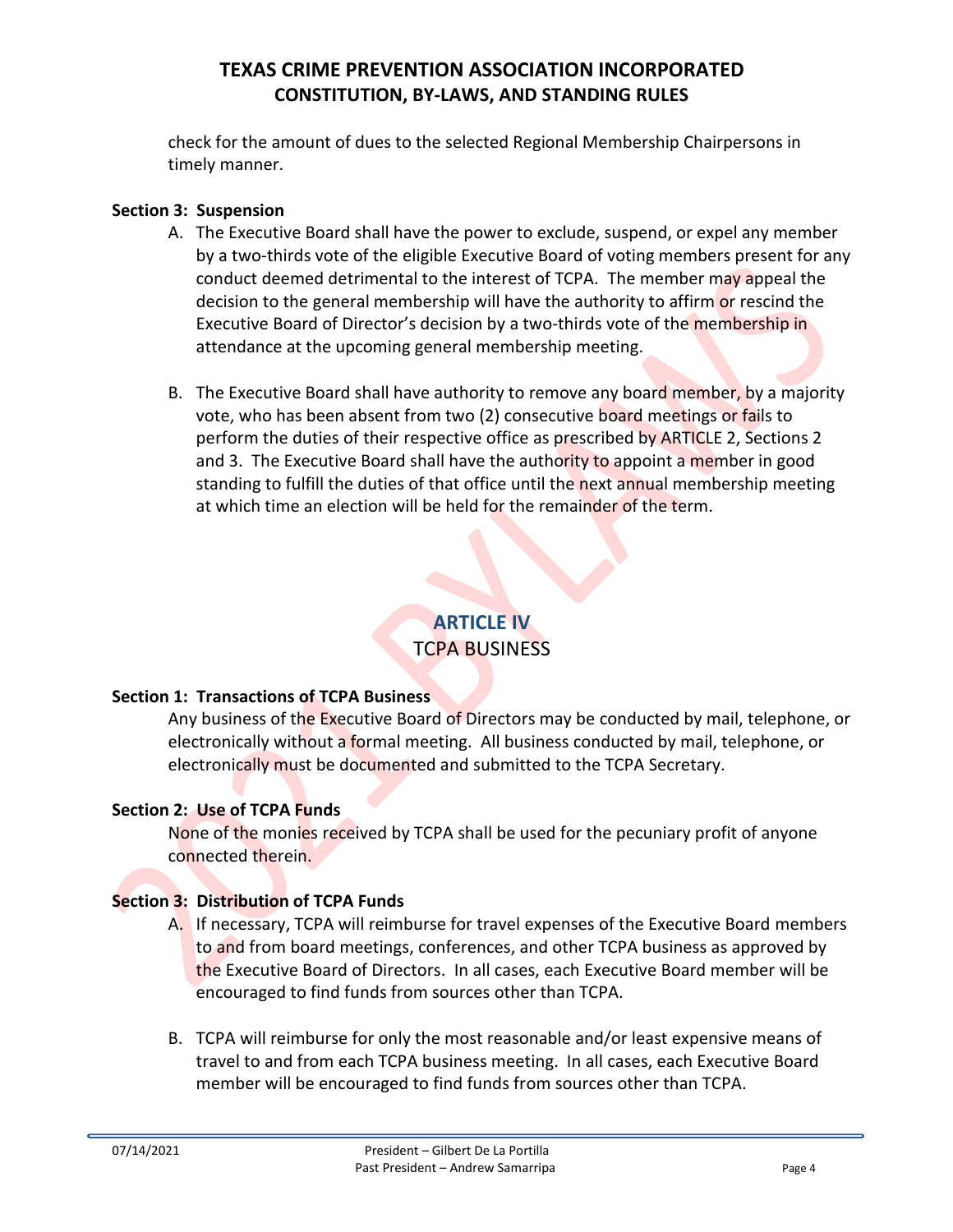- C. All travel expenses, other than vehicle expenses, must be supported by dated and itemized receipts.
- D. When conducting TCPA business as approved by the Executive Board of Directors, actual expenses will be reimbursed when supported by dated and itemized receipts.
- E. The Executive Board of Directors will have the right to authorize reimbursement of travel expenses of special committee members when necessary, and when the members are performing TCPA business.

### **ARTICLE V**

### LOGOS / ENDORSEMENTS/ INTELLECTUAL PROPERTY

#### **Section 1: Use of the TCPA Name, Initials, or Logo**

- A. Any person, business, corporation, agency, or association who wants to use the name, initials, or logo of the Texas Crime Prevention Association Incorporated must have written approval of the Executive Board of Directors.
- B. The approval of the Executive Board of Directors for the use of TCPA name, initials, or logo is not an endorsement of the requestor, their products, and/or service.

#### **Section 2: Intellectual Property**

TCPA Intellectual Property, not limited to course material, may not be shared, or altered without written permission from the TCPA Executive Board of Directors.

### **ARTICLE VI**

#### RECOGNITION

In order for a regional crime prevention association to be recognized by TCPA, they must be a definitive expression of affiliation with TCPA, and the region by-laws should mirror the TCPA Constitution, By-Laws, and Standing Rules. Regions must show proof of non-profit status and must provide documentation to the TCPA Secretary annually.

#### **ARTICLE VII**

#### ADMINISTRATION OF OFFICERS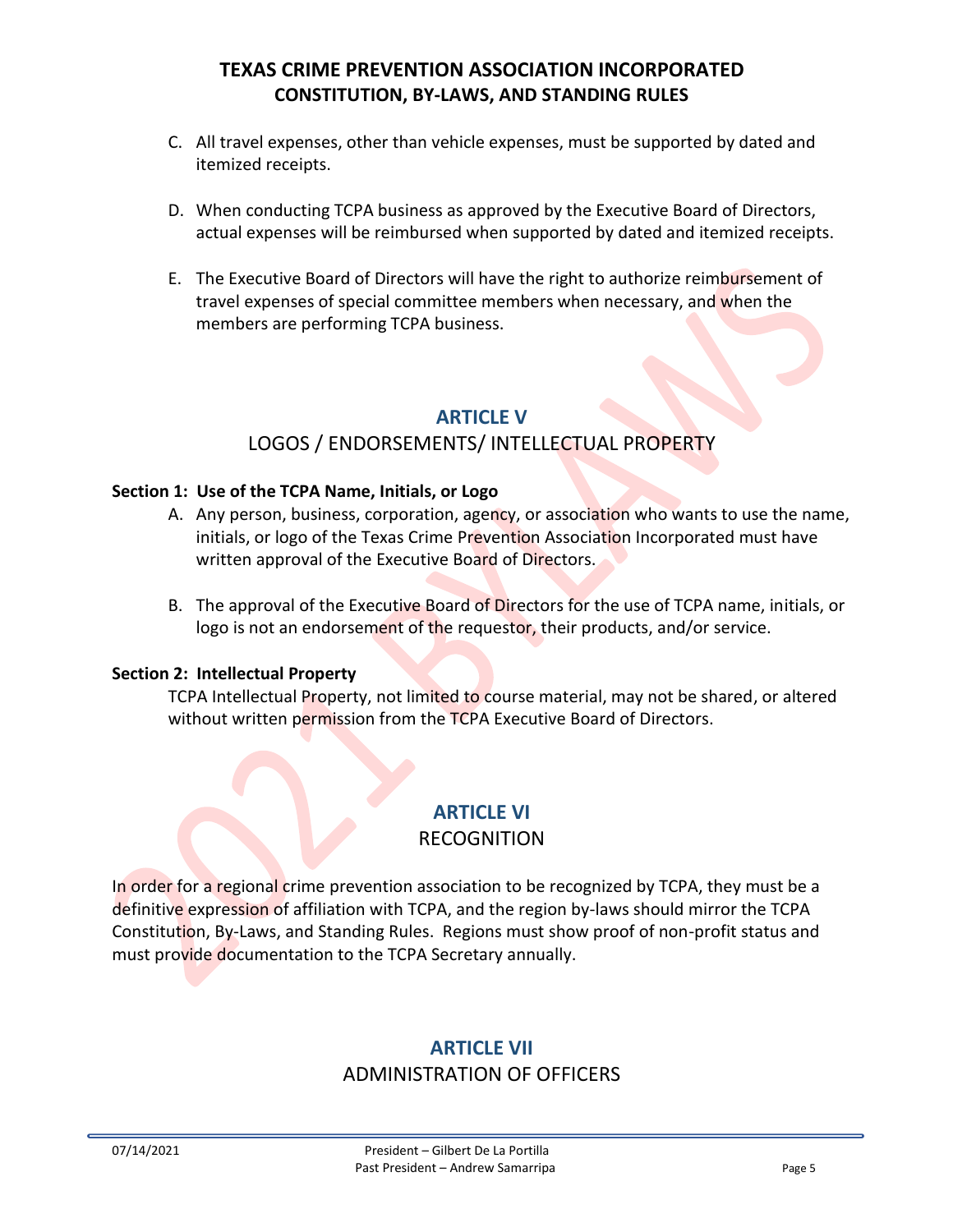#### **Section 1: Administration of Officers**

The Executive Board of Directors of TCPA shall be elected positions of President, First Vice President, Second Vice President, Third Vice President, Secretary, Treasurer, and the State Membership Chairperson. The immediate Past President will serve in an advisory non-voting position to the TCPA Executive Board of Directors. The Sgt at Arms and Parliamentarian are active TCPA members, in good standing appointed by the TCPA President. The Past President, Sgt at Arms, and Parliamentarian serve in a non-voting capacity only as it relates to Executive Board of Directors decisions. Each regional association shall select a member to represent the regional association at the TCPA Executive Board of Directors meetings and serve in a non-voting capacity. The Executive Board of Directors shall be elected from the active membership by a majority vote of the active members present and voting at the annual conference.

The President shall not hold the same office for more than three (3) consecutive one-year terms. The remaining board members terms shall be on a staggered, two (2) year consecutive term. Each board member, apart from the President, may run for office as many times as desired or until defeated, in a regular election held at the annual conference. No two (2) Executive Board of Director members shall be from the same agency, firm, be related, or live in the same household. No active member shall hold an office without having been a paid member for one  $(1)$  membership year immediately prior to the election. Should a vacancy become open from any Executive Board of Director member, this position will stay interim until the next annual membership meeting. The interim time or partial term served by these members shall not apply to their time in office.

#### **Section 2: Voting Privileges**

Each member of the Executive Board, apart from the President, shall have voting privileges. The President shall have voting privileges if a tie vote is present in the Executive Board to breaking such a tie.

#### **Section 3: Terms of Office Elected Officers**

The Executive Board of Director members shall be elected from the active membership by a majority vote of the active members present and voting at the annual conference.

- A) President elected each year, for no more than three (3) consecutive years.
- $B)$  First Vice President voted on in odd years for a two (2) year term.
- $\degree$  Second Vice President voted on in even years for a two (2) year term.
- D) Third Vice President voted on in odd years for a two (2) year term.
- $E$ ) Secretary voted on in even years for a two (2) year term.
- $F$ ) Treasurer voted on in odd years for a two (2) year term.
- G) Membership Chairperson voted on in even years for a two (2) year term.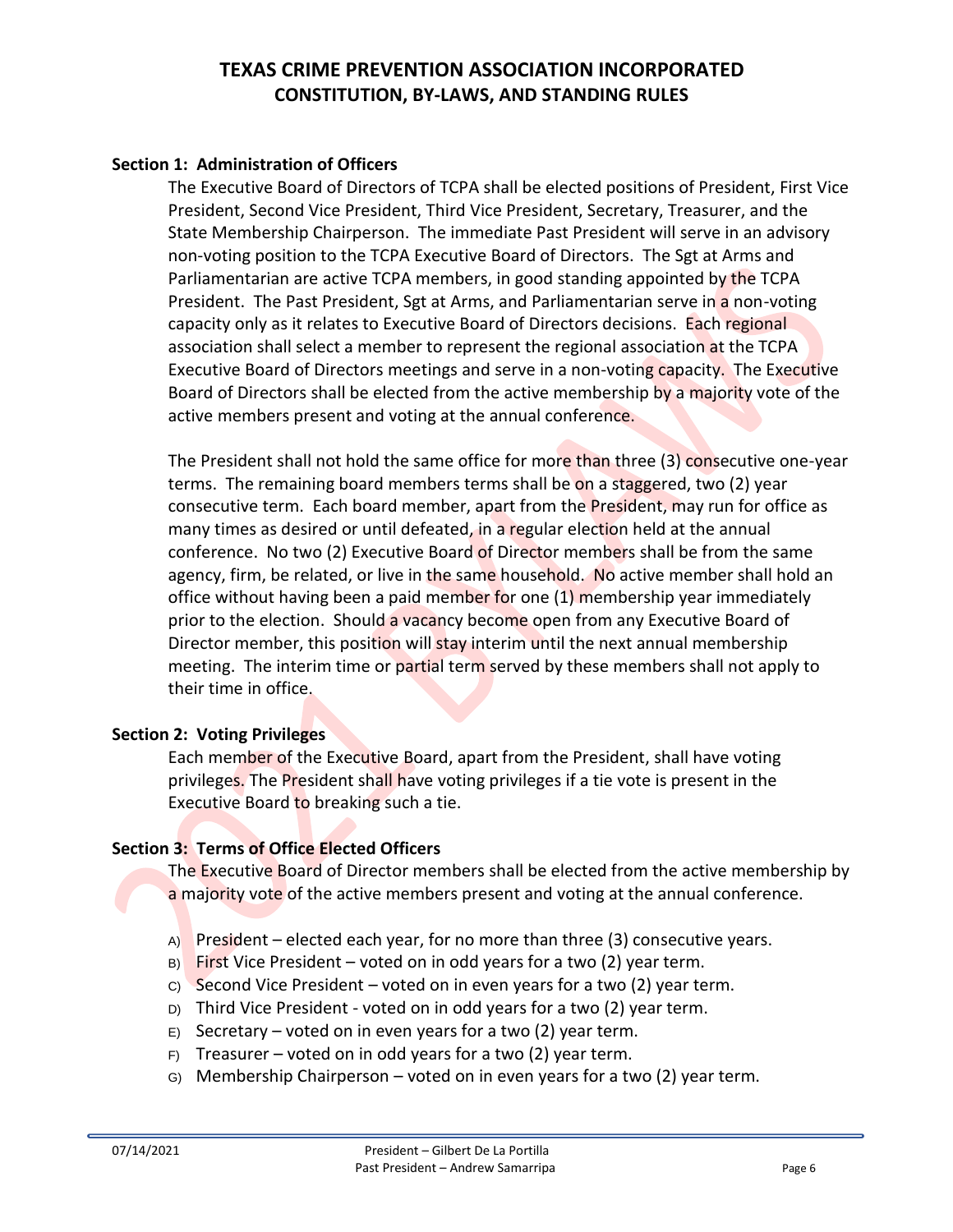- **Section 4: TCPA President APPOINTED Offices -** Non-voting Executive Board of Director positions These appointments will be documented on an appointment letter presented in new business at the time of appointment.
	- 1) Sergeant-At-Arms appointed each year by the TCPA President
	- $2)$  Parliamentarian appointed each year by the TCPA President

#### **Section 5: Duties of the President**

The President of TCPA shall preside over all the TCPA meetings and shall be the executive head of TCPA. The President shall exercise general supervision over TCPA affairs and shall be responsible for the enforcement of these bylaws. The President shall:

- Be a TCPA Certified Crime Prevention Specialist (CCPS) prior to being elected to office,
- Be a member in Good Standing within a region the Texas Crime Prevention Association,
- Have been elected or is currently serving an elected period for the President of a region and maintained that position for a minimum of one year, or
- Have been elected or is currently serving an elected period as the Vice President of a region and maintained that position for a minimum of two years, or
- Have been elected or is currently serving an elected position for the State Board of TCPA and served a minimum of one year in that position.
- Be the chief administrator of the TCOLE Training Provider Advisory Review Board, or head of the sponsoring organization, and the designated training coordinator may only serve as ex-officio, non-voting member, Article XIV,
- Have the authority to appoint, oversee, and confer with chairpersons and members of all committees,
- Keep the active membership fully informed of all TCPA business.
- Approve all expenditures not to exceed \$250.00. In the event expenditures exceed \$250.00 approval must be received from the Executive Board of Directors,
- Vote only in the case of a tie,
- Seek bids review and sign hotel contracts with the Treasurer for annual conferences,
- Represent TCPA at any public function and be responsible for public relations,
- Conduct Executive Board of Director meetings at least twice annually and create the agendas for the Executive Board meetings,
- Arrange for an annual financial audit for TCPA when necessary,
- Offer assistance and referrals to each regional association as necessary or as requested,
- Be responsible for planning and development for planned growth of TCPA,
- Maintain lines of communications with other Board members,
- Complete other duties as may become necessary for the operation of TCPA,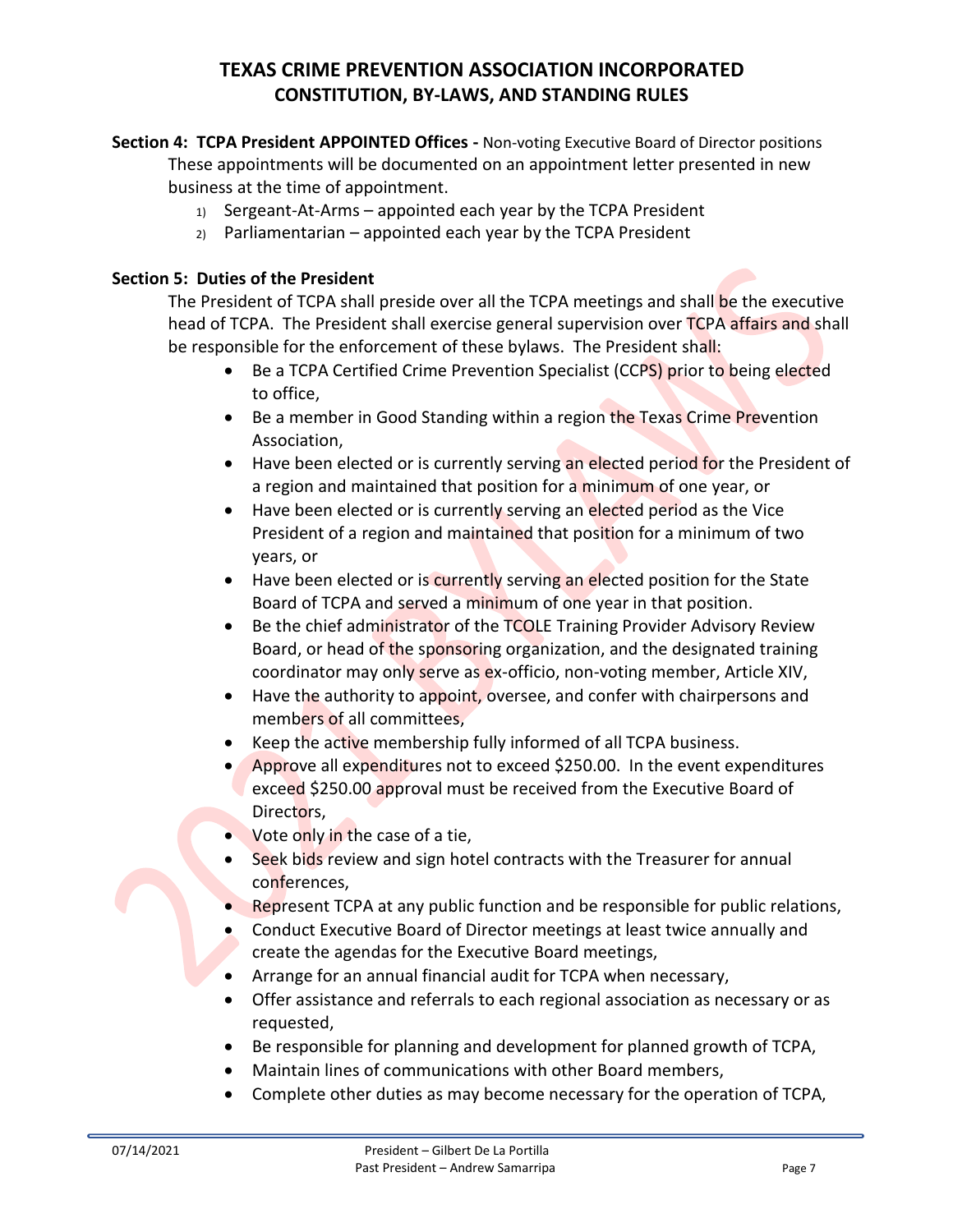- Chair a committee comprised of the regional presidents and meet with them at the annual conferences,
- Upon relinquishing the position, immediately convey all property and an itemized inventory to the incoming successor.

#### **Section 6: Duties of the First Vice President**

The First Vice President shall perform all the duties of the President in the President's absence, as well as assisting the President with their duties. The First Vice President is also responsible for generating and maintaining information of all legislative activity on a state level. The First Vice President shall:

- Be a TCPA Certified Crime Prevention Specialist (CCPS) prior to being elected to office,
- Perform and assist all duties of the position of President as required in the event of the absence of the President,
- Assist the President and immediate Past President in their duties as required,
- Be responsible for all legislative activity on a state level which will affect and/or benefit or affect the good and welfare of TCPA and the crime prevention efforts in Texas,
- Provide updates on legislative actions to the members of TCPA,
- Be the liaison between the President and chairpersons of committees directed by the President,
- Complete other duties as may become necessary for the operation of the Association,
- Upon relinquishing the position, immediately convey all property and outlines of current business affairs to the incoming successor along with assistance and cooperation as necessary.

#### **Section 7: Duties of the Second Vice President**

The Second (2<sup>nd</sup>) Vice President (Training Coordinator) shall assist the President and First Vice President, and in the absence or disability of the First Vice President, perform all the duties of the First Vice President. The Second Vice President shall:

- Be a TCPA Certified Crime Prevention Specialist (CCPS) prior to being elected to office,
- Assist the President and First Vice President in their duties as required in the absence of the President or First Vice President,
- Be a TCOLE Certified Instructor.
- Chair the TCPA/TCOLE Training Provider Advisory Review Board,
- Serve as the ex-officio of the advisory board comprised of the regional training board members and meet with them at annual training conferences,
- Administer the Certified Crime Prevention Specialist (CCPS) test to include:
	- o Updating the test
	- o Administering the test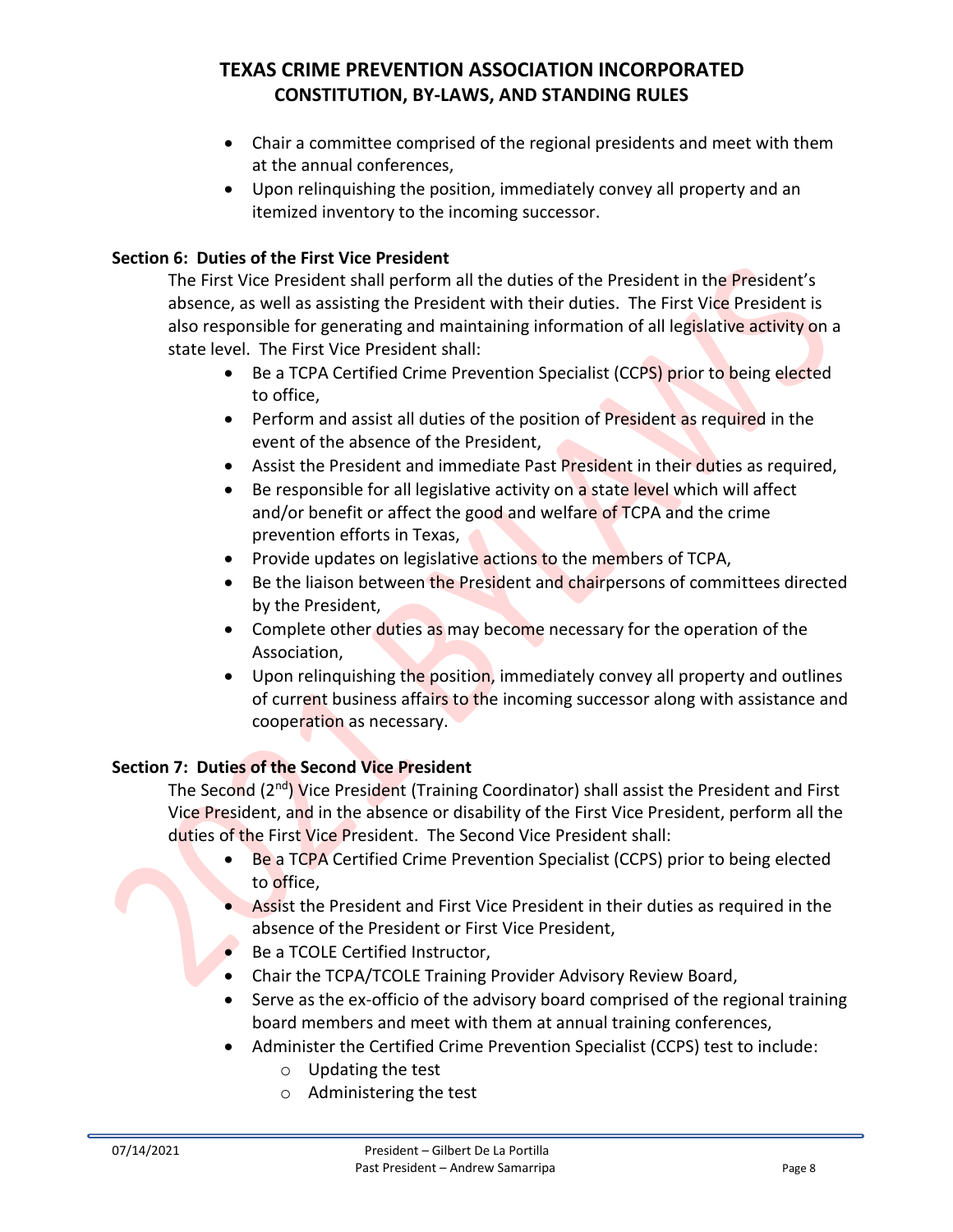- o Maintaining the records of the CCPS test
- o Maintaining the integrity of the CCPS material
- $\circ$  Issue the certificates, pins, and uniform bars
- o Notify members of the dates, times, and locations of the tests
- o Update the training curriculum
- o Ensure compliance with commission rules and guidelines
- o Coordinate Conference Training with the hosting region
- Be the liaison between the President and chairpersons of committees directed by the President and complete other duties as may become necessary for the operation of TCPA,
- Upon relinquishing the position, immediately convey all property and outlines of current business affairs to the incoming successor along with assistance and cooperation as necessary,
- See Article XIV Sections 4 and 5

#### **Section 8: Duties of the Third Vice President**

The Third Vice President of the Texas Crime Prevention Association shall assist the President, First Vice President, and in the absence or disability of the Second Vice President, perform all the duties of the office of the Second Vice President. The Third Vice President shall:

- Be a TCPA Certified Crime Prevention Specialist (CCPS) prior to being elected to office,
- Perform all of the duties of the Second Vice President in the event of their absence or disability,
- Assist the President, First Vice President, and Second Vice President as required,
- Have prior experience as a public information officer (articles, press releases and interviews available to nomination committee prior to elections),
- Prior knowledge of maintaining a website and social media,
- Produce a quarterly newsletter,
- Be the editor of the official publication for TCPA,
	- o Collect, decipher and proof information for preparation of TCPA publications
	- o Produce current information for publication
	- o Assemble information obtained from regional associations for inclusion
	- o Obtain original photographs of TCPA activities for publication
- Obtain contract information for publication that would seek the best interest of TCPA and prepare this information for publication to the Executive Board,
- Gather from past TCPA events, pictures, historical articles and maintain these files on the TCPA website,
- Maintain and keep current copies of Regional by-laws and TCPA Constitution, By-Laws and Standing rules and special awards with historical explanation attached and updated on the TCPA website,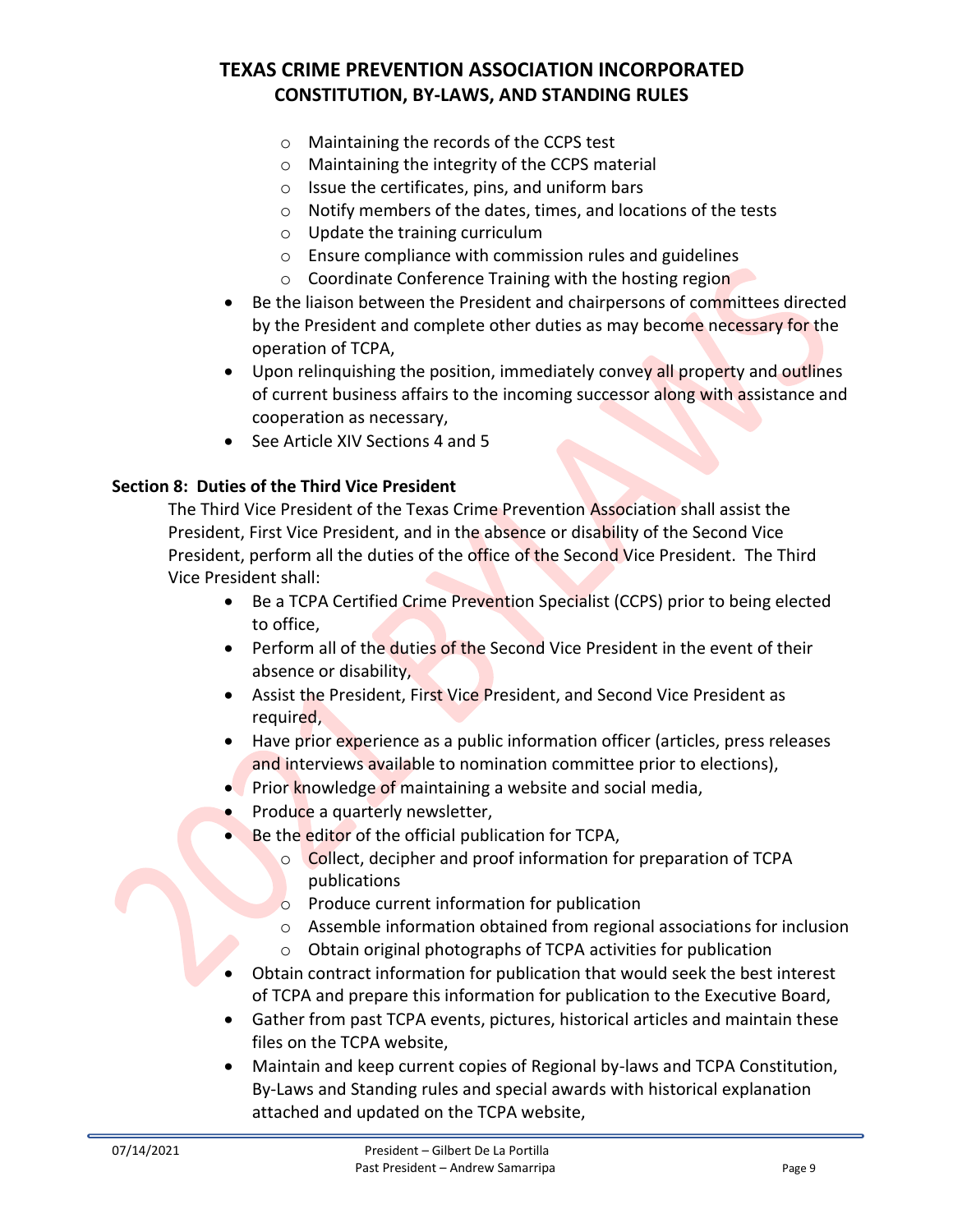- Update and maintain historical data on the TCPA website,
- Be the liaison between the President and chairpersons of committees directed by the President,
- Upon relinquishing the position, immediately convey all property and outlines of current business affairs to the incoming successor along with assistance and cooperation as necessary.

#### **Section 9: Duties of the Secretary**

The Secretary shall keep accurate records of all meetings for TCPA as well as, notifications of all meetings and documentation of such meetings. The Secretary shall:

- Be a TCPA Certified Crime Prevention Specialist (CCPS) prior to being elected to office,
- Be responsible for accurately recording minutes of all TCPA Executive Board, special meetings, and any TCPA business conducted by phone, mail, and electronically,
- Notify the Executive Board of Directors and general membership of the election results,
- Be responsible for accurately recording the minutes of the general membership meeting of TCPA,
- Be responsible for preparation and distribution of minutes of board meetings, general membership meetings, all special meetings and bylaw amendments to be presented for approval by the general membership,
- Be responsible for archival of all minutes for future reference and post on the TCPA website,
- Maintain a roster of all attendees at the Executive Board of Directors, special meetings, and general membership meetings,
- Be responsible for TCPA correspondence as required,
- Maintain current copies of State and all Regional Bylaws, Standing Rules, Tax Exemption status and Secretary of State papers,
- Maintain nomination forms referenced in this document. Nomination forms will remain in agreement with the nomination criteria for either Awards or Life Membership,
- Secretary shall review and edit formatting, (e.g., line spacing, indention, page numbers), to ensure the integrity and readability of the Constitution, By-Laws, and Standing Rules as long as wording, punctuation, grammar, spelling, structure and context are unchanged. All formatting changes must be approved by a majority of the Executive Board,
- Complete other duties as may become necessary for the operation of TCPA,
- Upon relinquishing the position, immediately convey all property and outlines of current business affairs to the incoming successor along with assistance and cooperation as necessary.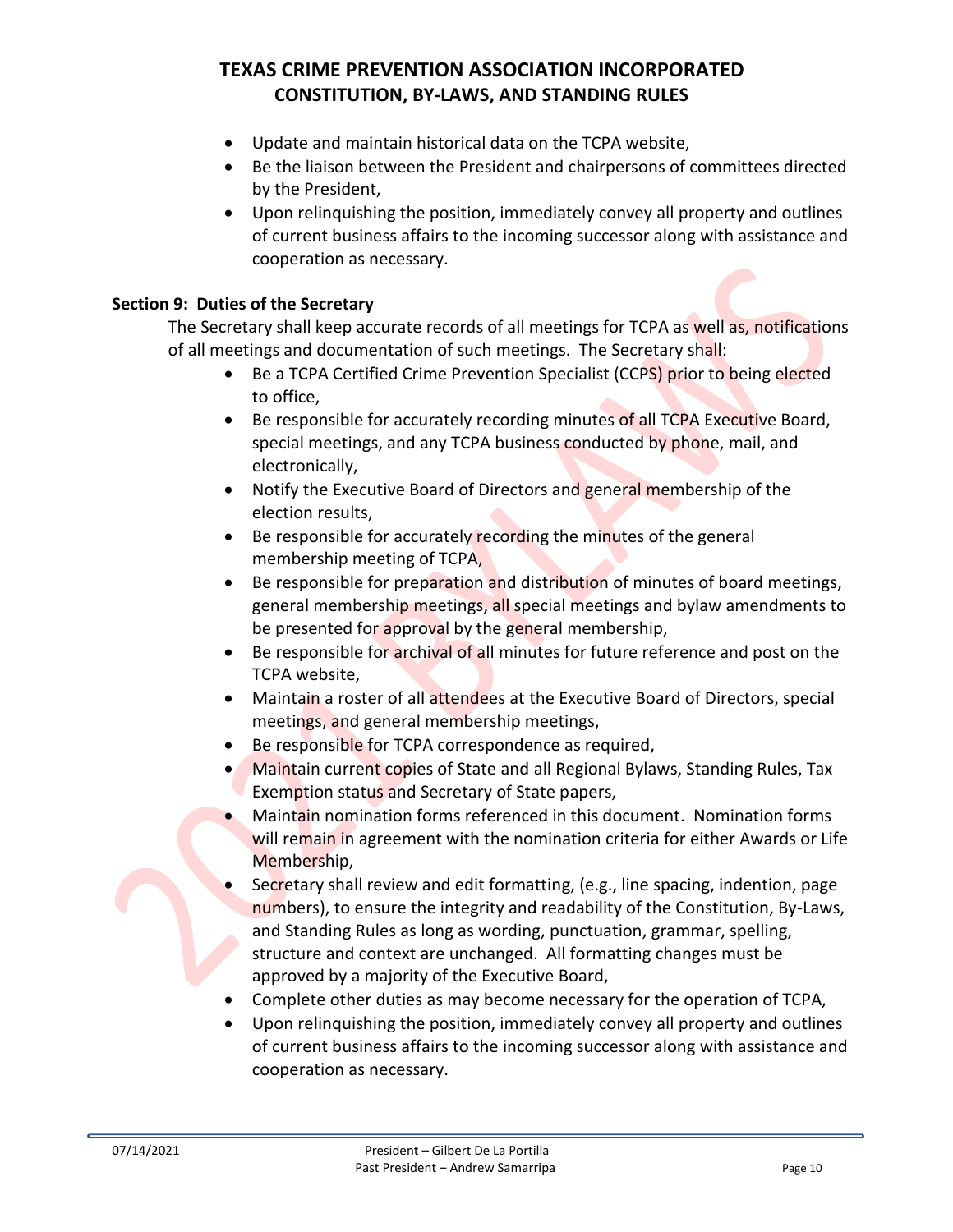#### **Section 10: Duties of the Treasurer**

The Treasurer shall receive and disburse all funds for TCPA, keep and preserve proper vouchers and books of accounts for TCPA, and maintain all necessary records to fulfill the requirements of State and Federal tax-exempt status, and file forms and applications by the due date. The Treasurer shall:

- Be a TCPA Certified Crime Prevention Specialist (CCPS) prior to being elected to office,
- Receive and distribute all funds for TCPA directed and approved by the Executive Board of Directors per the Texas Comptrollers Mileage Guide,
- Keep and preserve proper accounting, vouchers, and books for TCPA which shall be open for inspection at any time by an audit committee appointed by the President or requested by a majority vote of the active membership,
- Maintain records necessary to comply with all State and Federal law requirements in a timely manner,
- Be responsible for all corporate state requirements and forms required by law from the Secretary of State for the Taxpayer ID number and 501c (3) status,
- Prepare and present reports concerning financial status when necessary,
- Audit each annual conference within 30 days of the last day of the conference for the conference split of funds,
- Assist each Regional obtaining and keeping current on all state and federal laws regarding tax exemption status and Secretary of State papers,
- Meet with TCPA President appointed audit committee,
- Complete other duties as may become necessary for the operation of TCPA,
- Chair a committee comprised of the Regional Treasurer board members and meet with them at the annual conference,
- Upon relinquishing the position, immediately convey all property and outlines of current business affairs to the incoming successor along with assistance and cooperation as necessary.

The Treasurer shall prepare a balance sheet and income statement which shall be submitted to the board by January 15, April 15, July 15 (or at the Summer Conference), October 15 of each year.

#### **Section 11: Duties of the Membership Chairperson**

The State Membership Chairperson for TCPA shall be solely responsible for the processing of all applications for the state membership and for the proper dispersal of membership funds to the TCPA Treasurer. This position shall be responsible for current membership records and:

- Be a TCPA Certified Crime Prevention Specialist (CCPS) prior to being elected to office,
- Be responsible for processing all membership applications for the State,
- Maintain current membership records,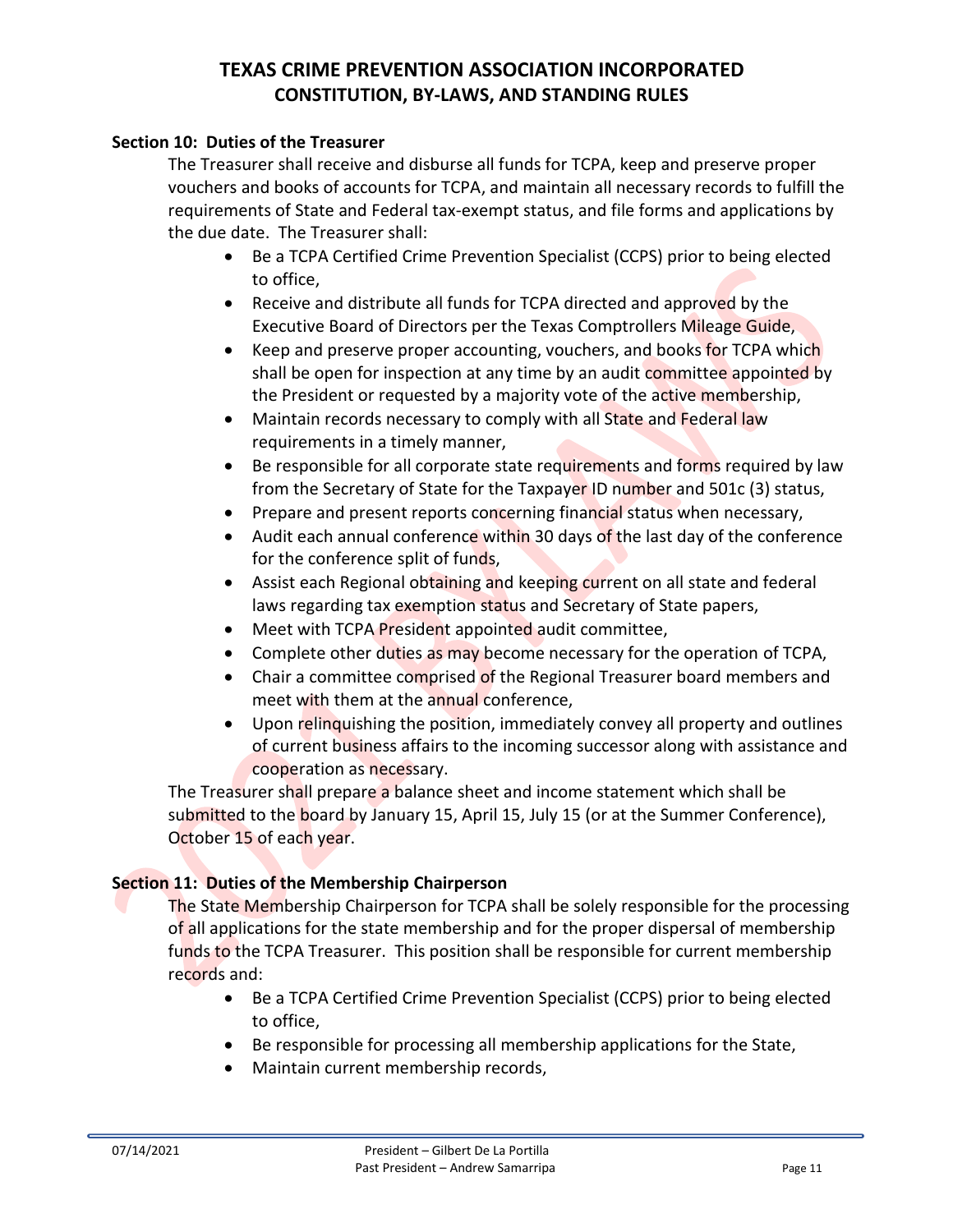- Notify members to renew memberships expiring December 31, 90 days priors by mail and or electronic media,
- Notify the President of all membership activities,
- Provide all regional Membership Chairpersons with current records and membership information upon request and acknowledge within 7 business days of request,
- Be the liaison between the regional association Membership Chairpersons and TCPA,
- Be assigned the responsibility of the TCPA membership computer and equipment including the information contained in the computer,
- Enforce the membership process,
- Chair the Membership Committee comprised of the regional membership board members and meet with them at the annual conference,
- Complete other duties as may become necessary for the operation of the Association,
- Upon relinquishing the position, immediately convey all property and outlines of current business affairs to the incoming successor along with assistance and cooperation as necessary.

#### **Section 12: Duties of the Immediate Past President**

The Immediate Past President of the Texas Crime Prevention Association shall:

- Assist the President with all background and information regarding their administration that will affect the operation of TCPA,
- Serve on the TCPA Executive Board of Directors in an advisory, non-voting position,
- Convey information on projects and/or tasks that were not completed under their administration,
- Convey lists of committees including chairpersons and their status,
- Provide any other assistance and complete other duties that may be required by the President for the operation of TCPA,
- Chair the Constitution, By-laws, Standing Rules and Nomination Committees,
- Upon relinquishing the position, immediately convey all property and outlines of current business affairs to the incoming successor along with assistance and cooperation as necessary.

#### **Section 13: Duties of the Parliamentarian**

- Be a TCPA Certified Crime Prevention Specialist (CCPS) prior to being appointed to office unless the parliamentarian is hired by TCPA,
- May be retained from a professional state or local parliamentarian organization, paid for by TCPA or may be appointed by the TCPA President,
- Act as a resource to the President in the proper procedures and conduct in achieving meeting objectives and goals,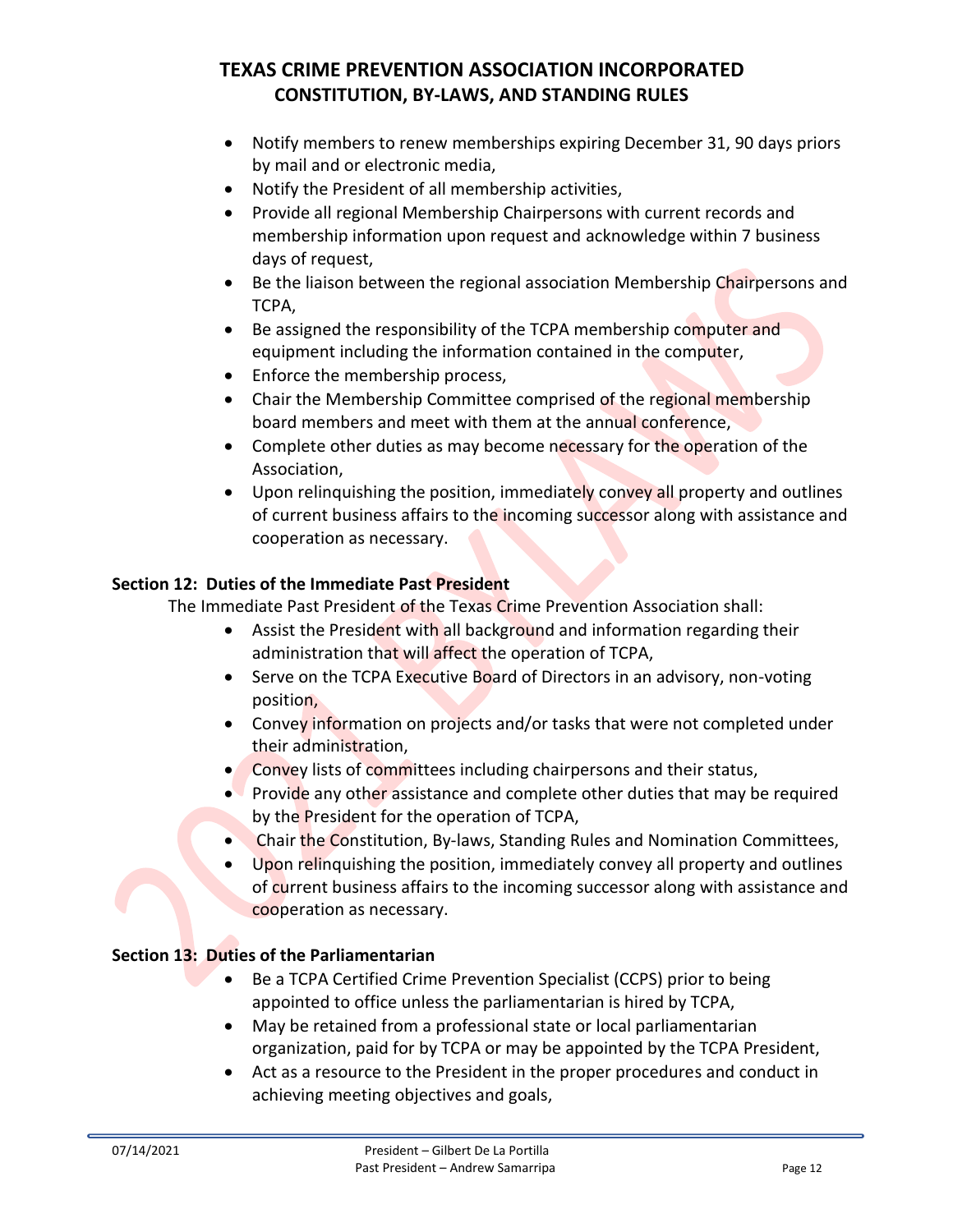- Ensure proper interpretation of the TCPA Constitution, By-laws and Standing Rules and the most current edition of Roberts Rules of Order,
- Address all questions regarding proper planning and meeting preparation,
- Shall be sent to a school on proper Parliamentarian procedures paid for by TCPA.

#### **Section 14: Duties of the Sergeant at Arms**

The Sergeant at Arms shall be responsible for the peace and order during all business sessions including the ingress and egress from all meetings. This position will serve at the direction of the President. The President shall appoint this position. The Sergeant at Arms shall:

- Be a TCPA Certified Crime Prevention Specialist (CCPS) prior to being appointed to office,
- Be appointed by the TCPA President,
- Assist and serve at the direction of the President,
- Be responsible for the peace and order of all TCPA business sessions
	- o Control ingress and egress for the meetings
	- $\circ$  Supervise the balloting process at general elections
	- o Select persons to assist in ballot canvassing
	- o Present the Colors and lead the Pledge of Allegiance at all general membership meetings
- Assist the parliamentarian with any duties,
- Complete other duties as may become necessary for the operation of TCPA,
- Upon relinquishing the position, immediately convey all property and outlines of current business affairs to the incoming successor along with assistance and cooperation as necessary.

## **ARTICLE VIII**

### **COMMITTEES**

#### **Section 1: Standing Committees**

The Standing Committees of the TCPA may be as follows:

#### **A. TCPA Presidents Committee**

Meet with all Region Presidents every annual conference. If the Region President cannot attend annual conference, the Region President may appoint an elected Regional Board of Director to represent the Region.

#### **B. Membership Committee**

Chaired by the State Membership Chairperson, whose duty it shall be to investigate applications for membership and recommend to TCPA whether they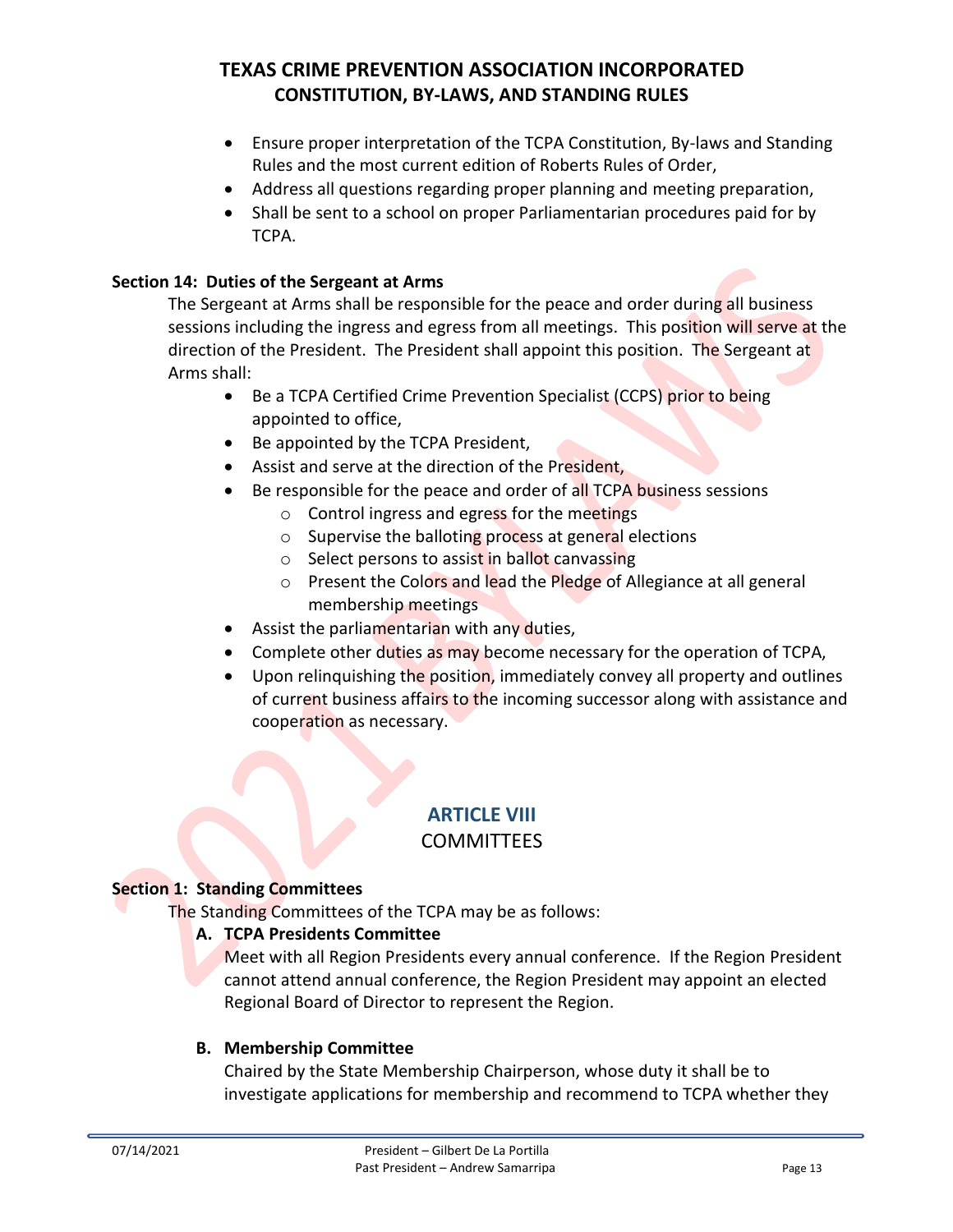shall accept or decline a membership. The Membership Committee shall also be responsible for other duties as requested by the TCPA Membership Chairperson.

#### **C. Conference Committee**

Chaired by the Second Vice President, whose duties it shall be to assist the hosting regional association in all arrangements for annual conferences. The Conference Committee shall adhere to the minimum qualifications to host a TCPA conference. The hosting Region President will appoint a Conference Coordinator and Treasurer who will report all conference planning and events to the TCPA President, TCPA Second Vice President, and hosting Region President.

#### **D. Audit Committee**

Shall be appointed by the TCPA President. Prior to the first meeting session of the conference consisting of three (3) members whose duty it will be to examine the financial report made to the President and all the accounts not limited to annual conferences general ledgers on all income and expenditures for TCPA business of the financial transactions made by the Treasurer. They shall attest to the financial report in a statement that they have examined the accounts and that, they considered the report accurate or that a need exists for necessary corrections with detailed amounts, receipts or documentation. The Audit Committee or TCPA President may recommend an audit by an independent CPA of the accounts of TCPA.

#### **E. Constitution, By-Laws, and Standing Rules Committee**

Chaired by the most recent Past President or appointed by the TCPA President whose duty it shall be to review all proposed amendments to the TCPA Constitution, By-Laws and Standing Rules. Make recommendations to the general membership. This committee shall also annually review current TCPA by-laws to ensure that amendments are added, deleted, or changed as they are voted on by the general membership. The committee shall have no less than three (3) members.

#### **F. Nomination Committee**

The chairperson of the Nomination Committee shall be the most recent Past President or appointed by the TCPA President. The remainder of the committee shall consist of all TCPA Past Presidents (present at the annual conference) and one (1) representative from each affiliated regional crime prevention association, which is not represented at the conference by a past TCPA President. Whose duty shall be to review all potential candidates for the TCPA Executive Board of Directors and to present the qualifying candidates to the general membership at each annual conference. All candidates wishing to be considered by the committee will furnish the chairperson a written letter of interest along with a letter of recommendation from their employer, if applicable, prior to the first day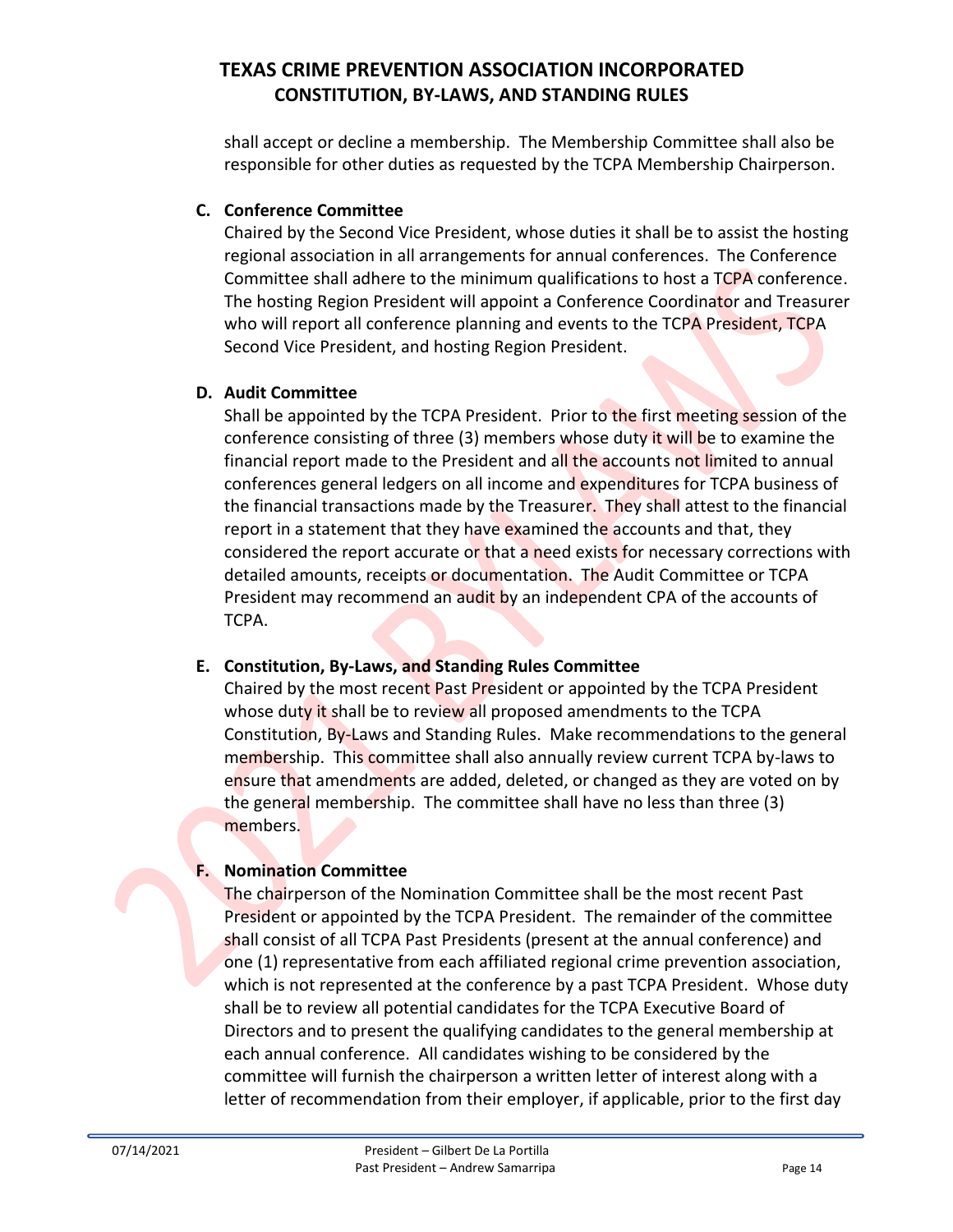of the conference to confirm eligibility. No nominations will be considered from the floor. The committee will confirm all candidates have met the minimum requirements to hold office.

#### **G. TCPA/TCOLE Training Provider Advisory Review Board**

Chaired by the TCPA Second Vice President, whose duty shall be to review the Crime Prevention Training Curriculums for Crime Prevention I #2101, Crime Prevention II #2102, Crime Prevention III, (CPTED), Crime Prevention through Environmental Design #2103 and Certified Crime Prevention Specialist #2014, courses every even year, and make recommendations for updates/revisions to the TCPA/TCOLE Training Provider Advisory Review Board. The board will also review any other courses presented for acceptance by the TCPA Board of Directors to be voted on by the membership. (See Article XIV Certification Sections 1, 2, 3, and 4.)

#### **H. Recruiting Committee**

Chairperson appointed by the TCPA President. This committee will contact businesses, organizations, or groups affiliated with design, manufacture, supply, installation of security related products, all insurance industry, contractors, building industry, or others interested in the crime prevention effort.

#### **I. Life Membership Committee**

Chaired by a Life Member in attendance at the annual conference that will be appointed by the TCPA President. The committee will have no less than four (4) additional life members appointed by the chairperson. The Life Membership nomination form will be maintained by and on file with the Secretary. The form will be completed and submitted to the TCPA Secretary no later than May 1<sup>st</sup> of each year. The TCPA Secretary will forward any nominations when received to the TCPA President to forward to the Life Membership Chair. Qualifications for the life member nomination:

- o Be a Certified Crime Prevention Specialist
- o Member in good standing of TCPA for 10 years or more
- o Served in crime prevention at least 10 cumulative years
- o Documentation of significant contributions to TCPA and their regional association, leadership, teaching, writing, mentoring other members and volunteering in support of crime prevention
- o Have the respect of their peers in the crime prevention field
- o Served on the State or Regional Board of Directors for a combined total of three (3) years

#### **J. Awards Committee**

Chairperson appointed by the TCPA President. Awards presented at the annual conference. This committee will have no less than four (4) committee members appointed by the chairperson. See Sanding Rules for nomination forms.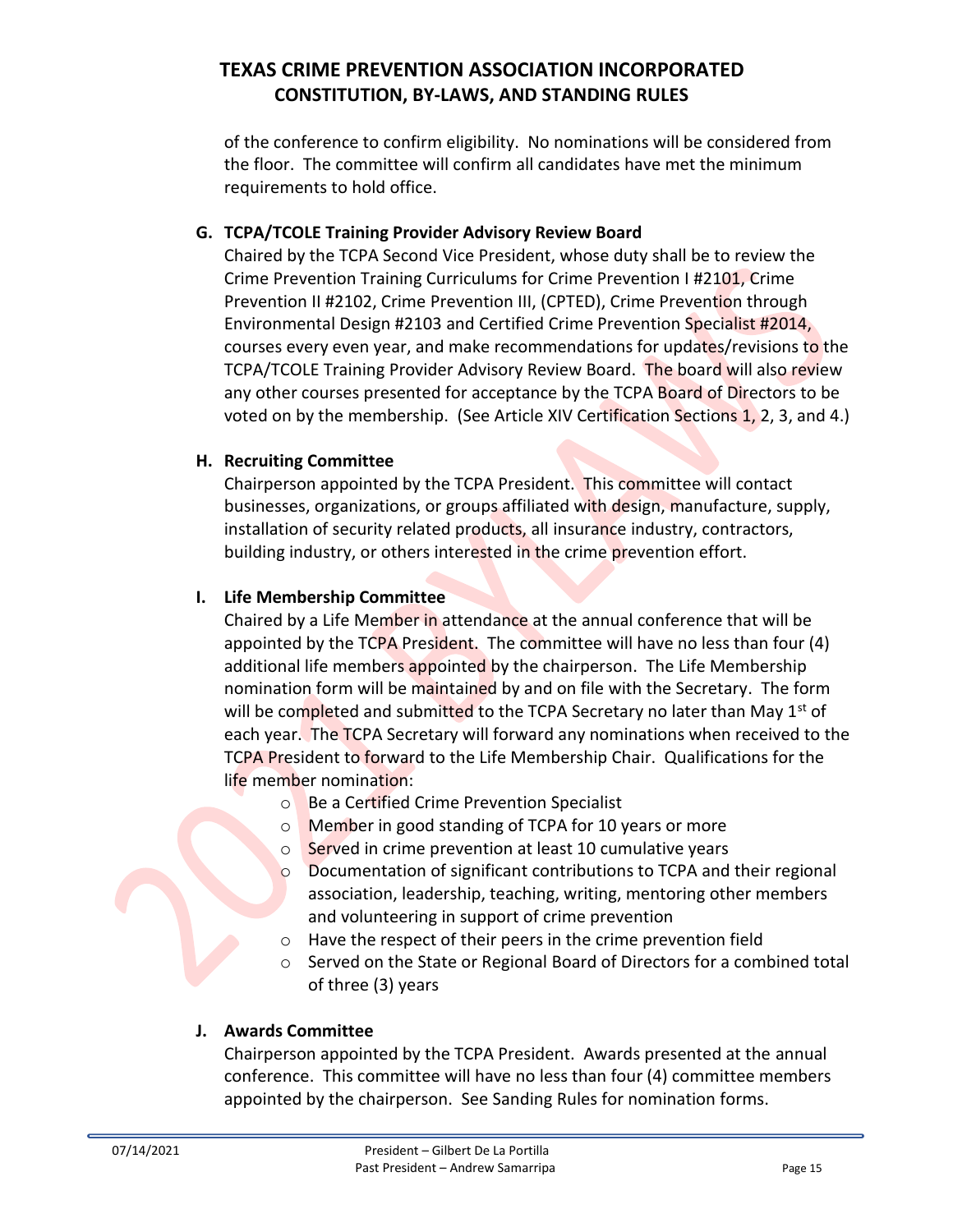#### **Section 2: Other Committees**

The TCPA President may appoint other committees, as the need arises.

#### **ARTICLE IX**

#### QUORUM

Thirty (30) active members in good standing shall constitute a quorum at the Annual General Membership meetings for the transaction of TCPA business.

#### **ARTICLE X**

#### AMENDMENTS

**Section 1:** The active membership shall have the power to make By-Laws necessary to regulate the affairs and business of TCPA.

**Section 2:** Amendments of the By-laws must be submitted in writing to the TCPA Secretary at least ninety (90) days prior to being considered for adoption. Amendments will be forwarded to the chairperson of the By-Laws Committee and Regional Presidents as soon as possible so that copies can be provided to membership forty-five (45) days prior to the meeting at which time they are to be considered.

**Section 3:** A two-thirds (2/3) vote of the active membership present and voting shall be necessary to carry amendments to the By-Laws.

**Section 4:** The Standing Rules of TCPA can be changed or amended at an annual conference by a majority vote of the voting members present and voting at the general membership meeting.

#### **ARTICLE XI** BONDS

**Section 1:** The President, First Vice President, and Treasurer shall be bonded in an amount determined by the Executive Board of Directors.

**Section 2:** The Membership Chairperson and Treasurer shall be bonded in the amount of \$5,000.00.

**Section 3:** The fee for such bonds shall be paid for by TCPA.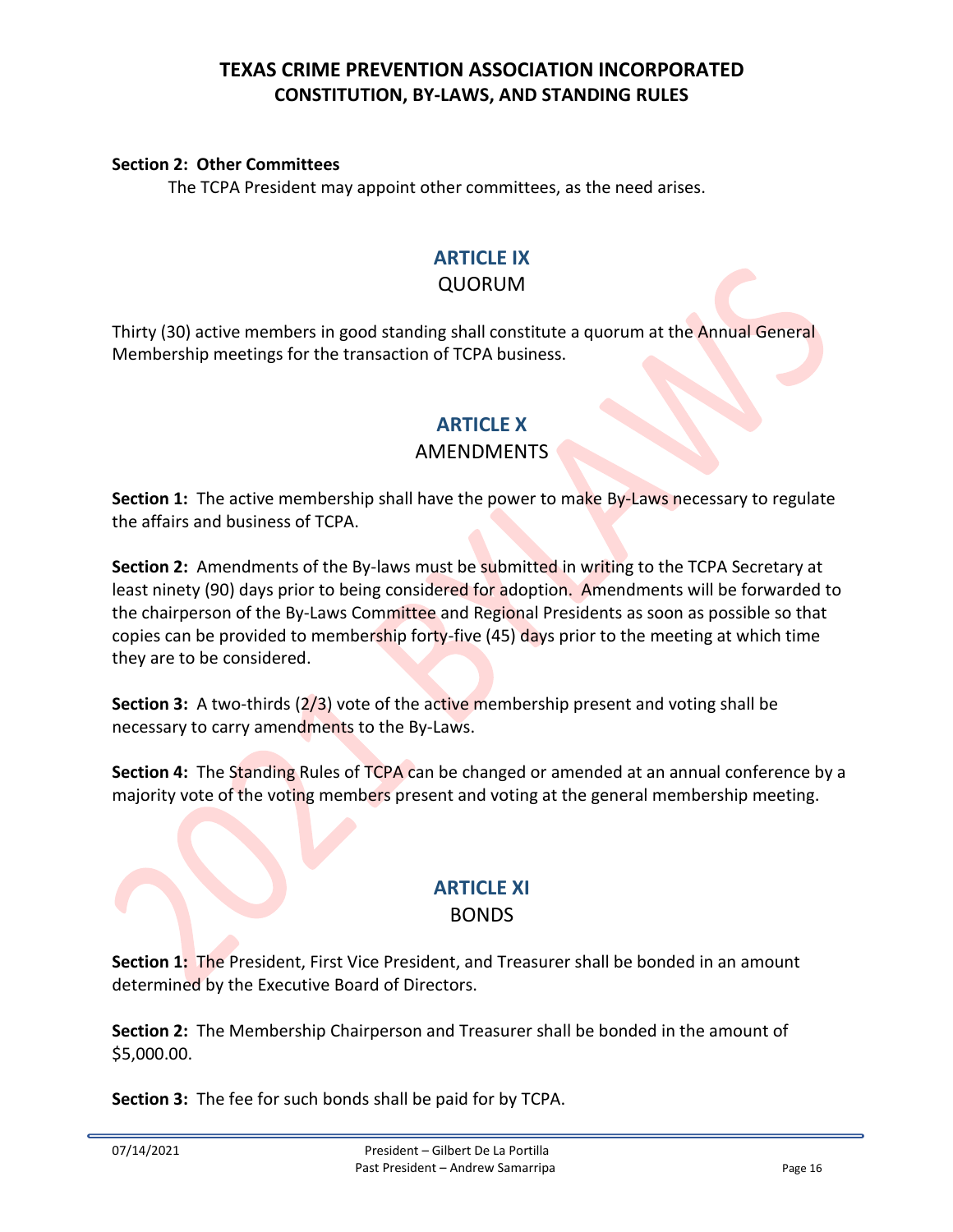### **ARTICLE XII**

#### FISCAL YEAR

The fiscal year of TCPA shall be from January  $1<sup>st</sup>$  until December 31 $<sup>st</sup>$ . All memberships expire</sup> December 31<sup>st</sup> and must be renewed before or at conference.

### **ARTICLE XIII**

#### DISSOLUTION

Upon dissolution of TCPA all assets of the Texas Crime Prevention Association, Incorporated shall be distributed to the active regions by the number of current paid members in each region.

### **ARTICLE XIV**

### CERTIFIED CRIME PREVENTION SPECIALIST CERTIFICATION

#### **Section 1:**

Any regular member shall, after meeting the requirements of the Certification Committee, have the distinction of carrying the title of "Certified Crime Prevention Specialist" (CCPS), if the member meets the certification qualifications.

#### **Section 2: 221.39 Crime Prevention Specialist Proficiency**

The Texas Commission of Law Enforcement Officer Standards and Education (Commission) proposes new Title 37, Texas Administrative Code  $\S 221.39$ , proficiency certificate that requires one-year experience in a crime prevention assignment, completion of required courses, and passing a proficiency examination. The validity of the certificate is limited to two years and keeping the certificate requires an update course or primary assignment as a crime prevention specialist every two years. This new rule adopted a Crime Prevention Specialist Proficiency certification for individuals who identify crime risks on local communities, coordinate resources, and employ strategies to reduce or eliminate these risks.

Approved Crime Prevention Training Curriculum for:

- A. Crime Prevention I, #2101,
- B. Crime Prevention II, #2102,
- C. Crime Prevention III, #2103, Crime Prevention through Environmental Design (CPTED) and
- D. Certified Crime Prevention Specialist Certification, #2104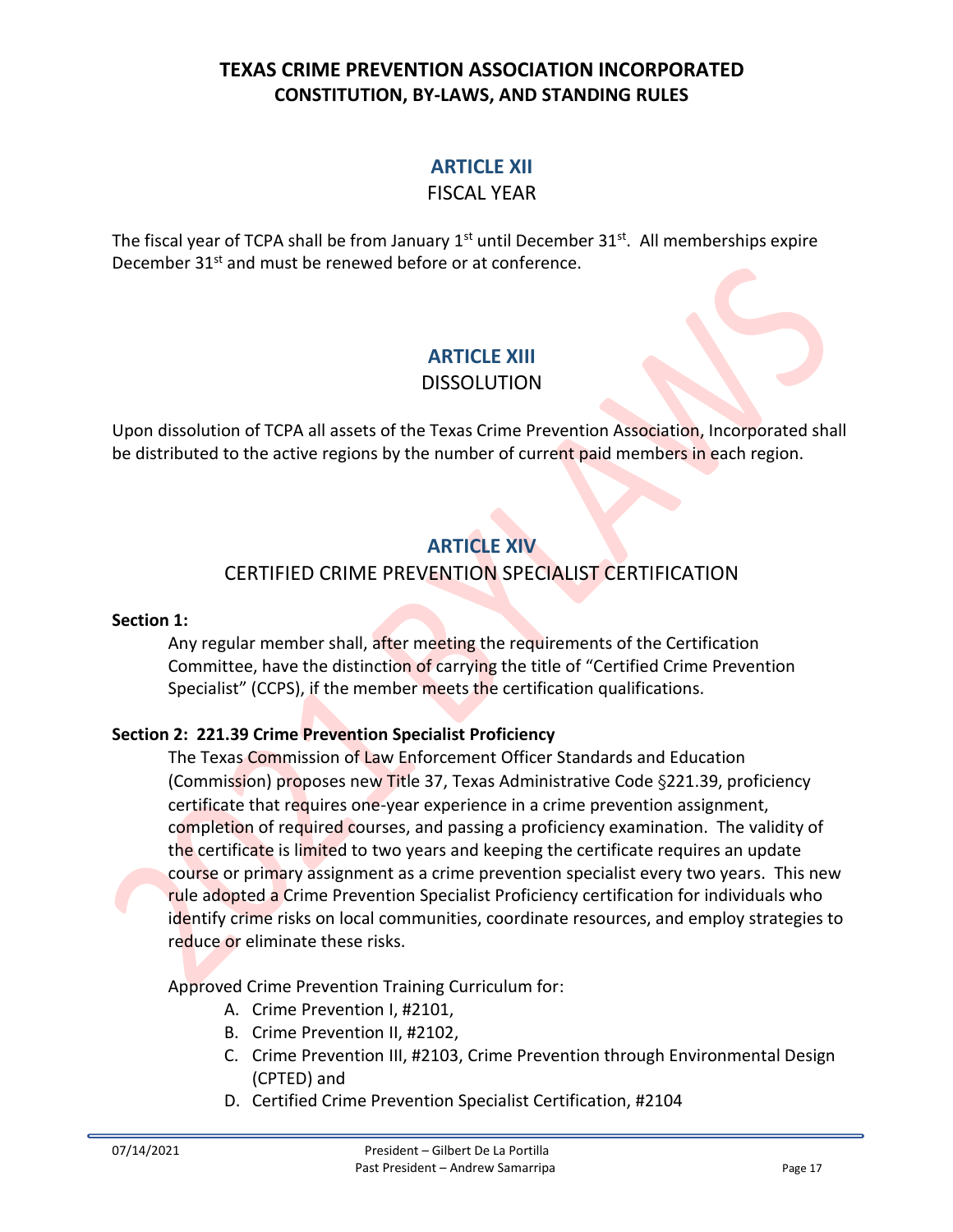#### **Section 3: Qualifications for Crime Prevention Specialist Proficiency**

To qualify, an applicant for a crime prevention specialist proficiency certificate must meet all proficiency requirements including:

- At least one-year experience serving in a crime prevention assignment
- Successful completion of required courses
- Proof of completion and
- Pass an approved examination with a passing score of 75 for crime prevention specialist proficiency.

Certificate is valid for two years.

- To keep the certificate valid, the holder must successfully complete an update course or be assigned primarily as a crime prevention specialist by the appointing chief administrator once every two years.
- If the certificate becomes invalid, a holder may obtain a new certificate under the application standards in this section and retest.

The effective date of this section is January 17, 2013. Everyone that has tested prior to this date will be grandfathered.

#### **Section 4: TCOLE Training Provider Advisory Review Board**

#### **215.7 Advisory Board**

TCPA Advisory Board must have at least three members who are appointed by the sponsoring organization. Board membership must not fall below a quorum for more than 30 days. A quorum of the Advisory Board is defined as a minimum of 51% of the voting membership, The Advisory Board may have members who are law enforcement personnel; however, one-third of the members must be public members, as defined in  $\S$ 1701.052 of the Texas Occupations Code, having the same qualifications as any commissioner who is required by law to be a member of the general public.

The chief administrator (TCPA President), or head of the sponsoring organization, and the designated training coordinator may only serve as ex-officio, non-voting members. Board members are required to successfully complete the commission developed advisory board training course within one year of appointment to an Advisory Board. The TCPA President may appoint a board chair, or the board may elect a board member to serve as the board chair. The board may elect other officers and set its own rules of procedure. A quorum must be present in order to conduct business.

• A board must meet at least once each calendar year. More frequent meetings may be called by the board chair, the training coordinator, or the person who appoints the board.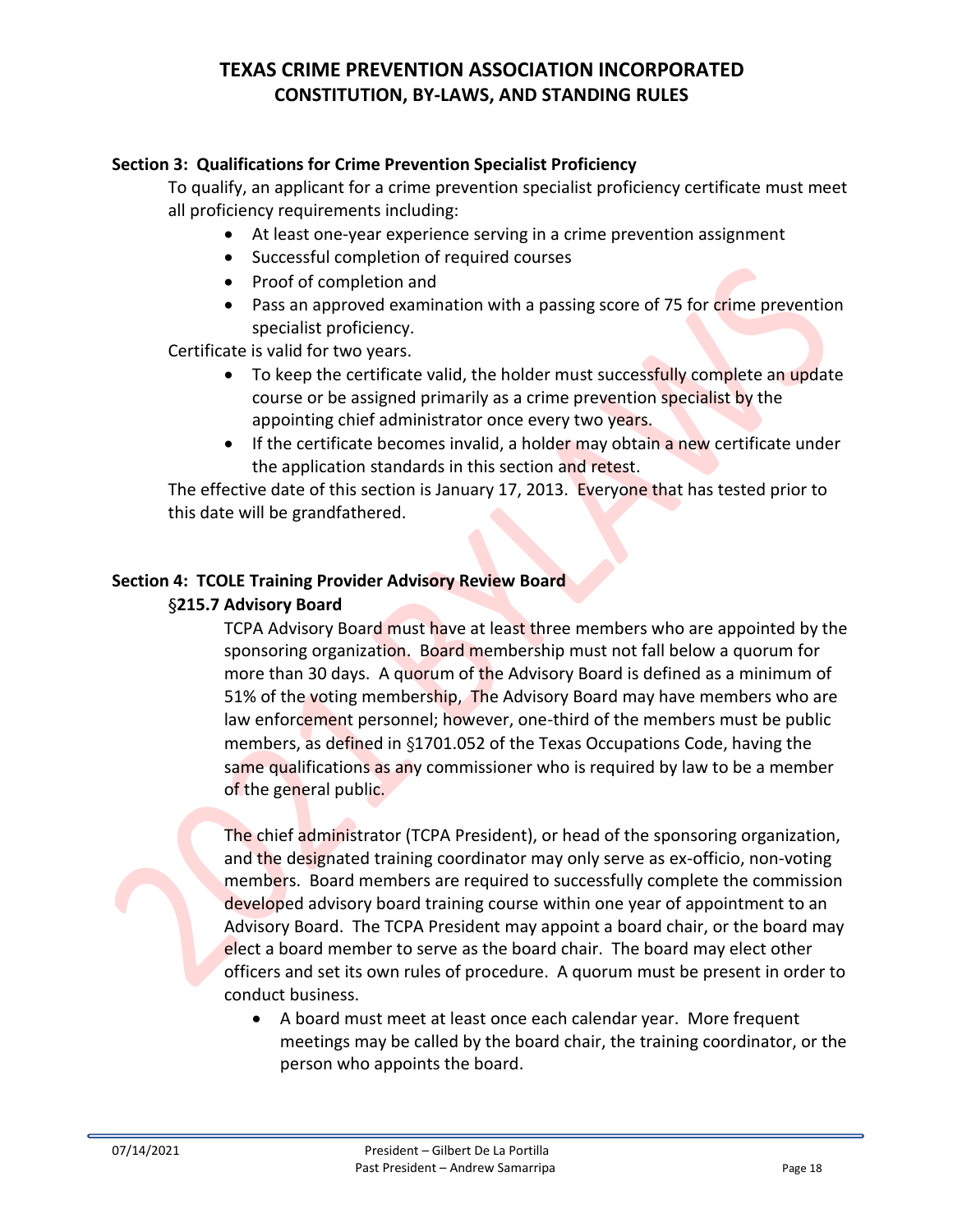- A board will keep written minutes of all meetings. These minutes must be retained for at least five years and a copy forwarded to the commission upon request.
- Board members will be appointed by the TCPA President.
- A member may be removed by the TCPA President.
- A board is generally responsible for advising on the development of curricula and any other related duty that may be required by the commission.
- The board must, as specific duties:
	- $\circ$  discharge its responsibilities and otherwise comply with commission rules;
	- $\circ$  advise on the need to study, evaluate, and identify specific training needs;
	- $\circ$  advise on the determination of the types, frequency, and location of courses to be offered;
	- $\circ$  advise on the establishment of the standards for admission, prerequisites, minimum and maximum class size, attendance, and retention; and
	- $\circ$  advise on the order of preference among employees or prospective appointees of the sponsoring organization and other persons, if any.
	- $\circ$  No person may be admitted to a training course without meeting the admission standards. The admission standards for licensing courses must be available for review by the commission upon request.
	- o A board may, when discharging its responsibilities, request that a report be made or some other information be provided to them by a training or course coordinator.
	- $\circ$  The effective date of this section is January 17, 2013.

#### **Section 5: Training Coordinator §215.9**

A Training Coordinator must hold a valid instructor license or certificate and ensure compliance with commission rules and guidelines, prepare, maintain, and submit the following reports within the time frame specified:

- reports of training:
- basic licensing course shall be submitted prior to students attempting a licensing exam within 30 days of completion of continuing education course;
- self-assessment reports as required by the commission;
- a copy of Advisory Board minutes during an on-site evaluation;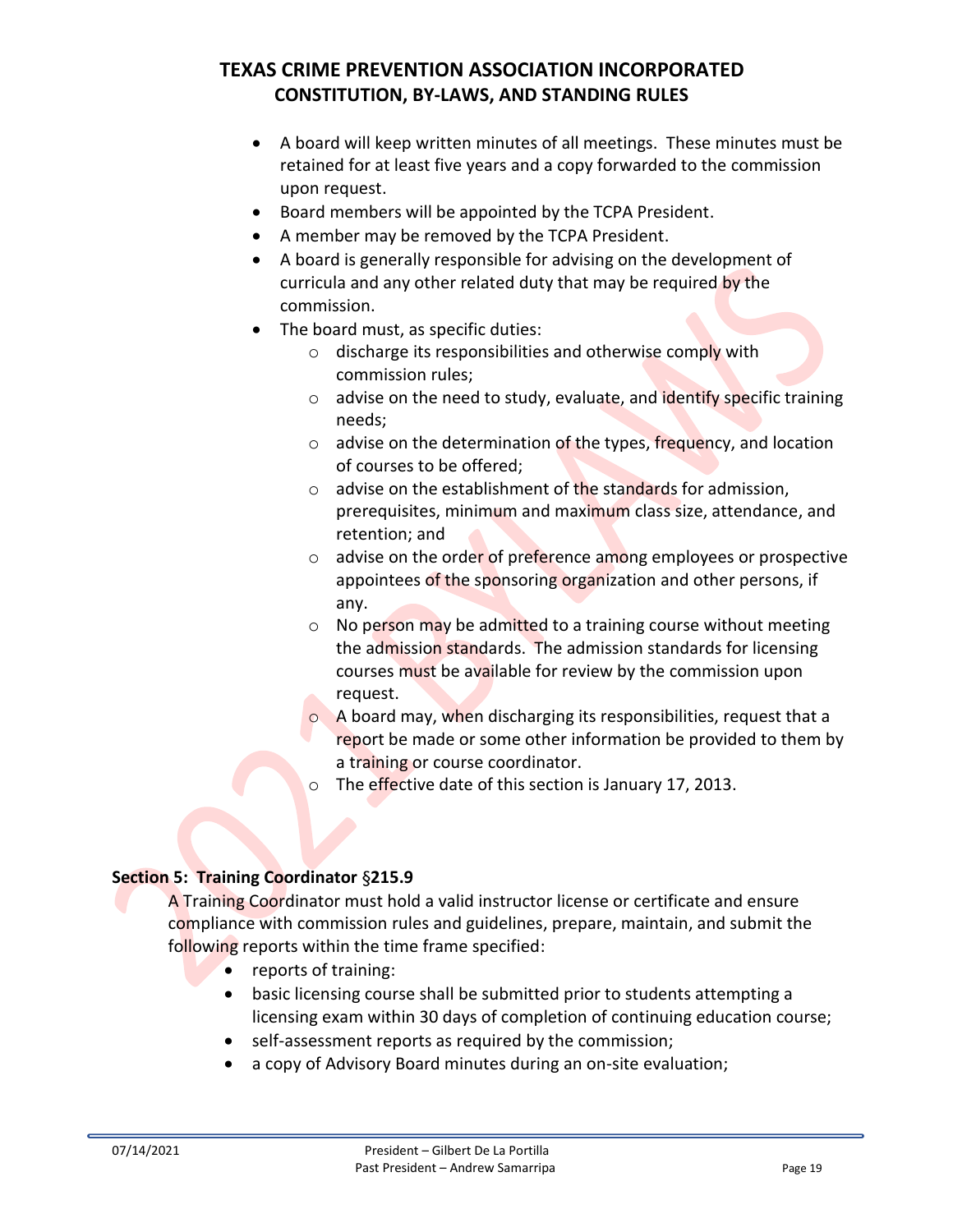- training calendars-schedules must be available for review or posted on the internet no later than 30 days prior to the beginning of each calendar quarter or academic semester;
- any other reports or records as requested by the commission;
- be responsible for the administration and conduct of each course, including those conducted at ancillary sites, and specifically:
	- o appointing and supervising qualified instructors;
	- o maintaining course schedules and course files, including lesson plans;
	- o enforcing all admission, attendance, retention, and other standards set by the commission and the training provider;
	- o securing and maintaining all facilities necessary to meet the inspection standards of this section;
	- $\circ$  controlling the discipline and demeanor of each student and inspector during class;
	- o distributing a current version of the Texas Occupations Code, Chapter 1701 and commission rules to all students at the time of admission to any course that may result in the issuance of a license:
	- $\circ$  distributing learning objectives to all students at the beginning of each course;
	- $\circ$  ensuring that all learning objectives are taught and evaluated;
	- o proctoring or supervising all examinations to ensure fair, honest results; and
	- $\circ$  maintaining records of test and other evaluation instruments for a period of five years.
- Receive all commission notices on behalf of the training provider and forward each notice to the appointing authority; and
- Attend or have a designee attend each academy coordinator's workshop conducted by the commission.

If the position of Training Coordinator becomes vacant, upon written request from the chief administrator (TCPA President) of the training provider the commission may, at the discretion of the executive director, waive the requirements for a period not to exceed six months. The effective date of this section is January 17, 2013. (See Article VII Section 7.)

#### **ARTICLE XV**

### ROBERTS RULES OF ORDER THE MOST CURRENT EDITION

Roberts Rules of Order, except as provided in these By-Laws shall be the standard for Parliamentary Law in the absence of a rule governing.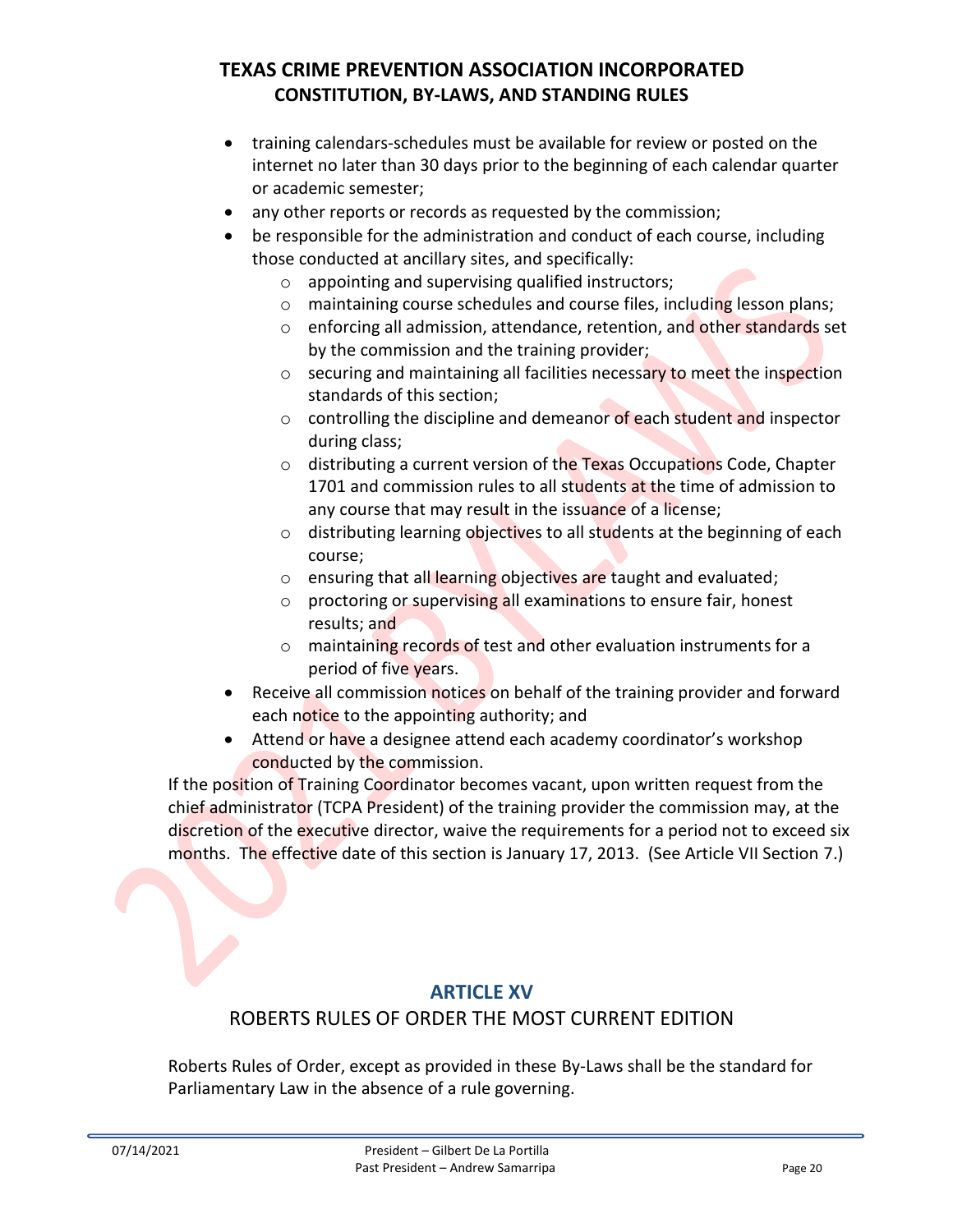#### **AMENDMENTS**

2013 Proposed amendments for TCPA Constitution, By-laws, and Standing Rules sent from the by-laws committee to the TCPA Secretary on 04-09-13 TCPA membership voted on 07-10-13.

| Sr. Cpl Víckie Stonaker<br>Senior Corporal Vickie Stonaker, CCPS | DALLAS POLICE DEPARTMENT         | $07 - 10 - 13$<br>Date       |
|------------------------------------------------------------------|----------------------------------|------------------------------|
| Terry Garrett<br>Chief Terry Garrett, CCPS                       | <b>HEALTH PUBLIC SAFETY</b>      | $7 - 10 - 13$<br><b>DATE</b> |
| Don Williams<br>Don Williams, CCPS                               | <b>CRIME PREVENTION CENTER</b>   | $7 - 10 - 13$<br><b>DATE</b> |
| Donna Beck-Crim<br>Donna Beck-Crim, CCPS                         | <b>MARY HARDIN BAYLOR PD</b>     | $7 - 10 - 13$<br><b>DATE</b> |
| Mark Poindexter<br>Chief Mark Poindexter, CCPS                   | ROCKWALL FIRE CHIEF              | $7 - 10 - 13$<br><b>DATE</b> |
| Sgt. Randy Gardner<br>Sgt. Randy Gardner, CCPS                   | <b>BEDFORD POLICE DEPARTMENT</b> | $7 - 10 - 13$<br><b>DATE</b> |
| Sgt. Steve Garst, L.C.C.<br>Sgt. Steve Garst, CCPS               | LITTLE ELM POLICE DEPARTMENT     | $7 - 10 - 13$<br><b>DATE</b> |
| Jeffery McGowen<br>Jeffery McGowen, CCPS, TCPA President         | HARRIS COUNTY SHERIFF'S OFFICE   | $7 - 10 - 13$<br><b>DATE</b> |
| Rosie Salinas<br>Rosie Salinas, CCPS, TCPA Secretary             | <b>AUSTIN POLICE DEPARTMENT</b>  | $7 - 10 - 13$<br><b>DATE</b> |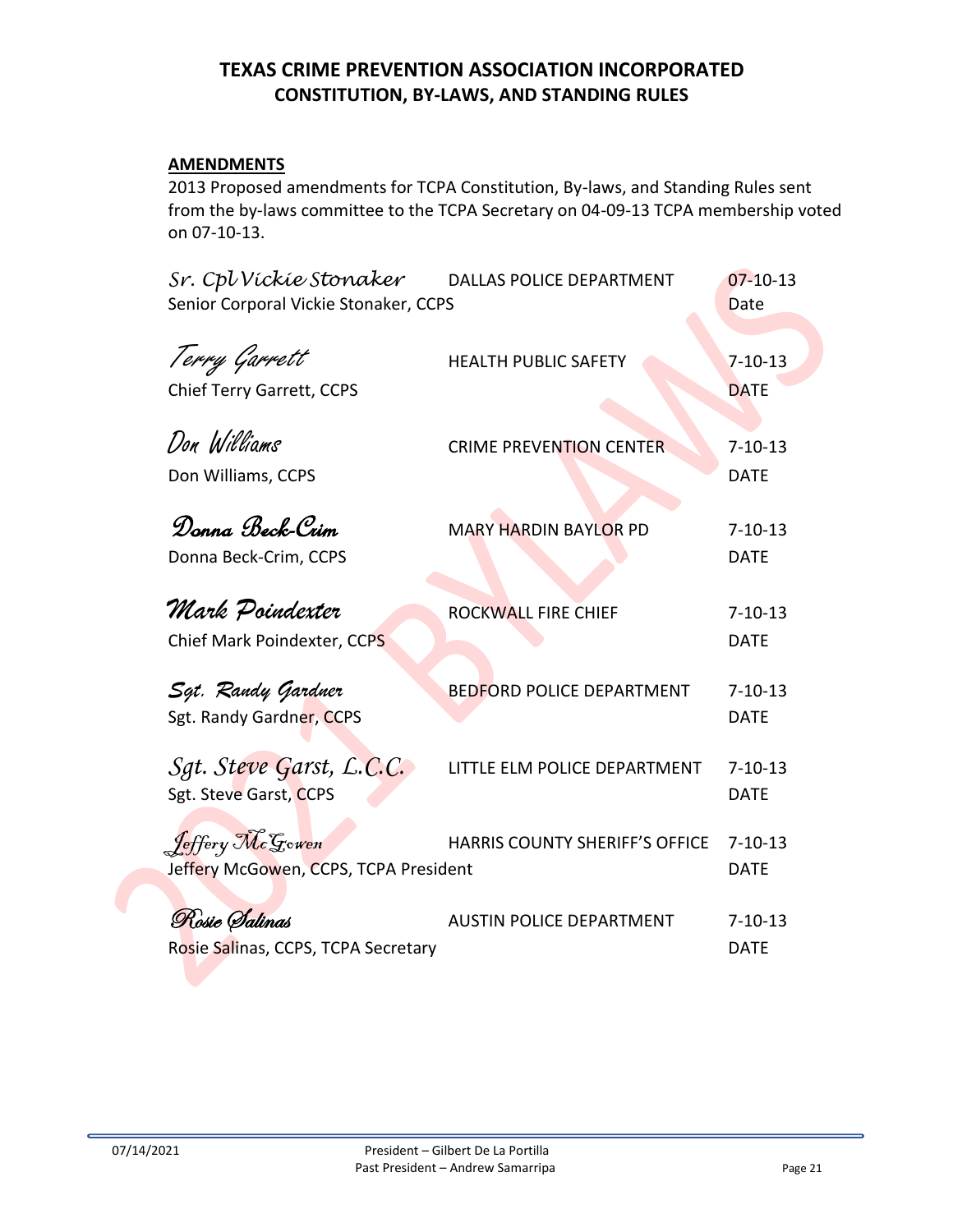#### **AMENDMENT**

2016 TCPA Constitution, By-Laws, and Standing Rules General Membership voted July 13, 2016

ARTICLE III, Membership, Terms, and Dues – Members choice for region affiliation.

| Andrew Samarripa, CCPS<br><b>TCPA President</b>     | Andrew Samarripa | $07 - 13 - 16$ |
|-----------------------------------------------------|------------------|----------------|
| Jeffery McGowen, CCPS<br><b>TCPA Past President</b> | Jeffery McGowen  | $07 - 13 - 16$ |
| Maranda Tupper, CCPS<br><b>TCPA Secretary</b>       | Maranda Tupper   | $07-13-16$     |

#### **AMENDMENTS**

2017 TCPA Constitution, By-Laws, and Standing Rules General Membership voted July 27, 2017

ARTICLE II, Name, Executive Board of Directors and meetings, Section 2 – Midwinter conferences cancelled

ARTICLE VII, Administration of Officers, Section 4 – Added qualifications of President; Have been elected or is currently serving an elected period as the President of a Region and maintained that position for a minimum of 1 year, or

Have been elected or is currently serving an elected period as the Vice President of a Region and maintained that position for a minimum of 2 years.

STANDING RULES, Life Member – Added submit nominations to TCPA Secretary, nominations will be submitted to TCPA President. TCPA President will forward to Life Membership Chair.

| <b>Andrew Samarripa, CCPS</b><br><b>TCPA President</b> | Andrew Samarripa | 07-27-17       |
|--------------------------------------------------------|------------------|----------------|
| Jeffery McGowen, CCPS<br><b>TCPA Past President</b>    | Leffery McGowen  | $07 - 27 - 17$ |
| Maranda Tupper, CCPS<br><b>TCPA Secretary</b>          | Maranda Tupper   | 07-27-17       |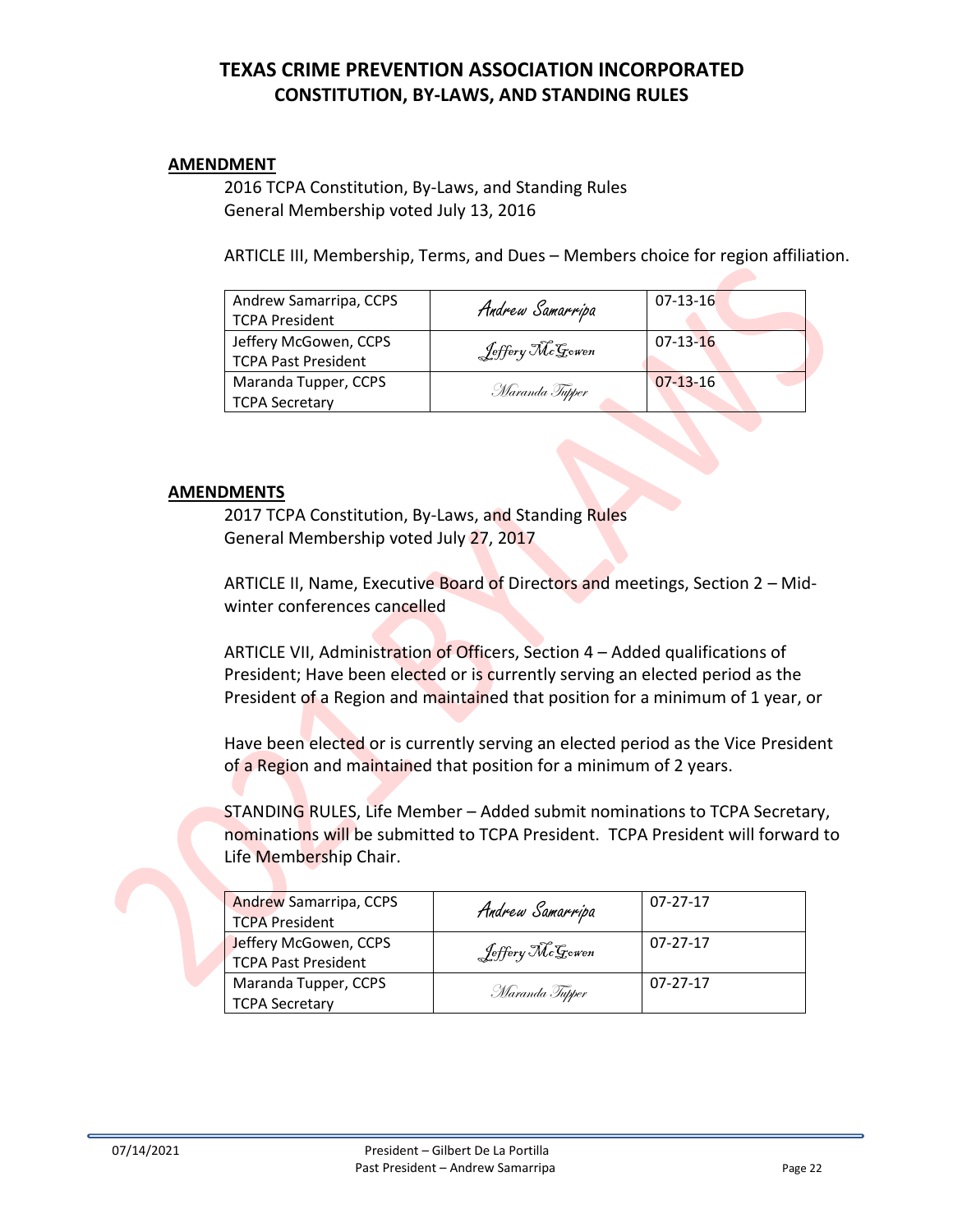#### **AMENDMENTS**

2019 TCPA Constitution, By-Laws, and Standing Rules General Membership voted July 17, 2019

ARTICLE VII, Duties of the Treasurer.

ARTICLE VIII, Section I, Life Membership Committee, Qualifications for the Life Member nomination.

| Gilbert De La Portilla, CCPS<br><b>TCPA President</b> | Gilbert De La Portilla | $07-17-19$ |
|-------------------------------------------------------|------------------------|------------|
| Andrew Samarripa, CCPS<br><b>TCPA Past President</b>  | Andrew Samarripa       | 07-17-19   |
| Lydia Morgan, CCPS<br><b>TCPA Acting Secretary</b>    | Lydia Morgan           | $07-17-19$ |

#### **AMENDMENTS**

2020 TCPA Constitution, By-Laws, and Standing Rules General Membership voted July 14, 2020

ARTICLE VII, Section 8, Duties of the Secretary regarding document formatting and form maintenance.

ARTICLE XV, Standing Rules, Awards Program Nomination Forms and Life Membership Nomination Forms removed. Both are maintained by Secretary.

ARTICLE VIII, Section I, Life Membership Committee, Life Membership Nomination Forms maintained by Secretary.

| Gilbert De La Portilla, CCPS<br><b>TCPA President</b> | Gilbert De La Portilla   | 07-14-20 |
|-------------------------------------------------------|--------------------------|----------|
| Andrew Samarripa, CCPS<br>TCPA Past President         | Andrew Samarripa         | 07-14-20 |
| Lydia Morgan, CCPS<br><b>TCPA Secretary</b>           | Lydia Warga <del>n</del> | 07-14-20 |

#### **AMENDMENTS**

2021 TCPA Constitution, By-Laws, and Standing Rules General Membership voted July 14, 2021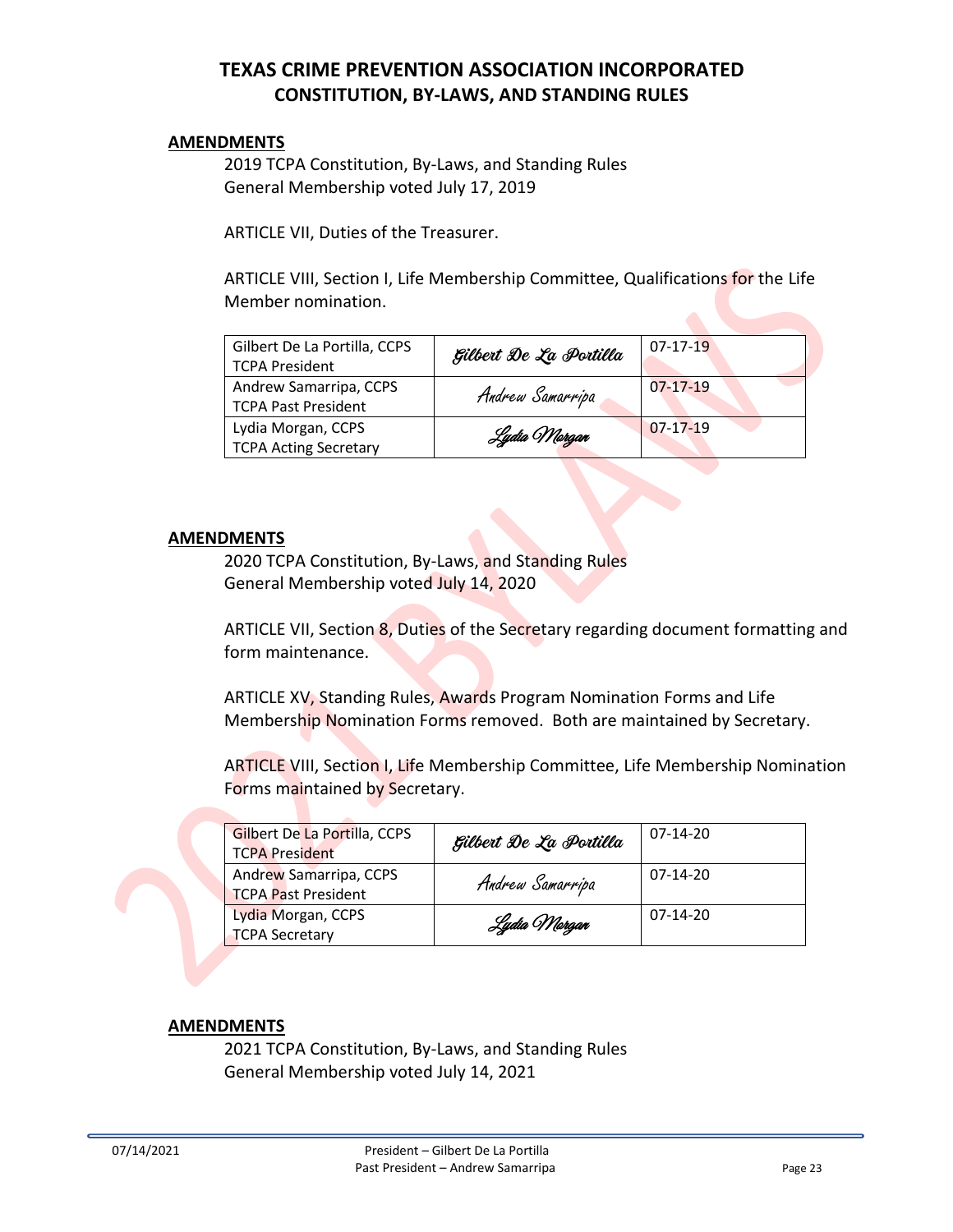ARTICLE II, Section 3, defined Executive Board.

ARTICLE V, Section 2, added section on sharing or altering TCPA's Intellectual Property.

ARTICLE VII and Standing Rules, replaced TCLEOSE with TCOLE.

ARTICLE VII, Section 7, defined Training Coordinator. inserted "TCPA/TCOLE Training Provider Advisory Review Board" in place of "Crime Prevention Specialist Proficiency Committee", and added reference to Section 5.

Standing Rules, modified wording in "\*\*Award Committee".

| Gilbert De La Portilla, CCPS<br><b>TCPA President</b> | Gilbert De La Portilla | $07 - 15 - 21$ |
|-------------------------------------------------------|------------------------|----------------|
| Andrew Samarripa, CCPS<br><b>TCPA Past President</b>  | Andrew Samarripa       | $07 - 15 - 21$ |
| Lydia Morgan, CCPS<br><b>TCPA Secretary</b>           | Lydia Morgan           | $07-15-21$     |

### **TEXAS CRIME PREVENTION ASSOCIATION STANDING RULES:**

As a matter of daily business, many duties and tasks of the elected Executive Board of Directors of the Texas Crime Prevention Association, here after referred to as TCPA are subject to change. As is current, to change the duties requires a change in the By-Laws. Therefore, it is necessary to create Standing Rules of standardization for day to day operation of the Texas Crime Prevention Association. This document can be modified as necessary when the duties change by a majority vote of the general membership.

Each year at the Texas Crime Prevention will present awards for each category to members, agencies and volunteers who have achieved and made the most substantial contributions to the field of crime prevention and to the Texas Crime Prevention Association. (Not all of these awards may be awarded every year.)

Nominations will be accepted for the period between April of the previous year and May before the Annual Conference held each July. An agency is defined as a unified body of professional law enforcement personnel. Awards may be submitted for sworn, civilian and volunteer whose objective is the prevention, control and or elimination of crime in their communities. Nominations will be submitted by a TCPA member in good standing. The agency nominated must have at least one TCPA member in good standing and the recipient must be a TCPA member in good standing. The Award Nomination Forms will be maintained and on file with the Secretary.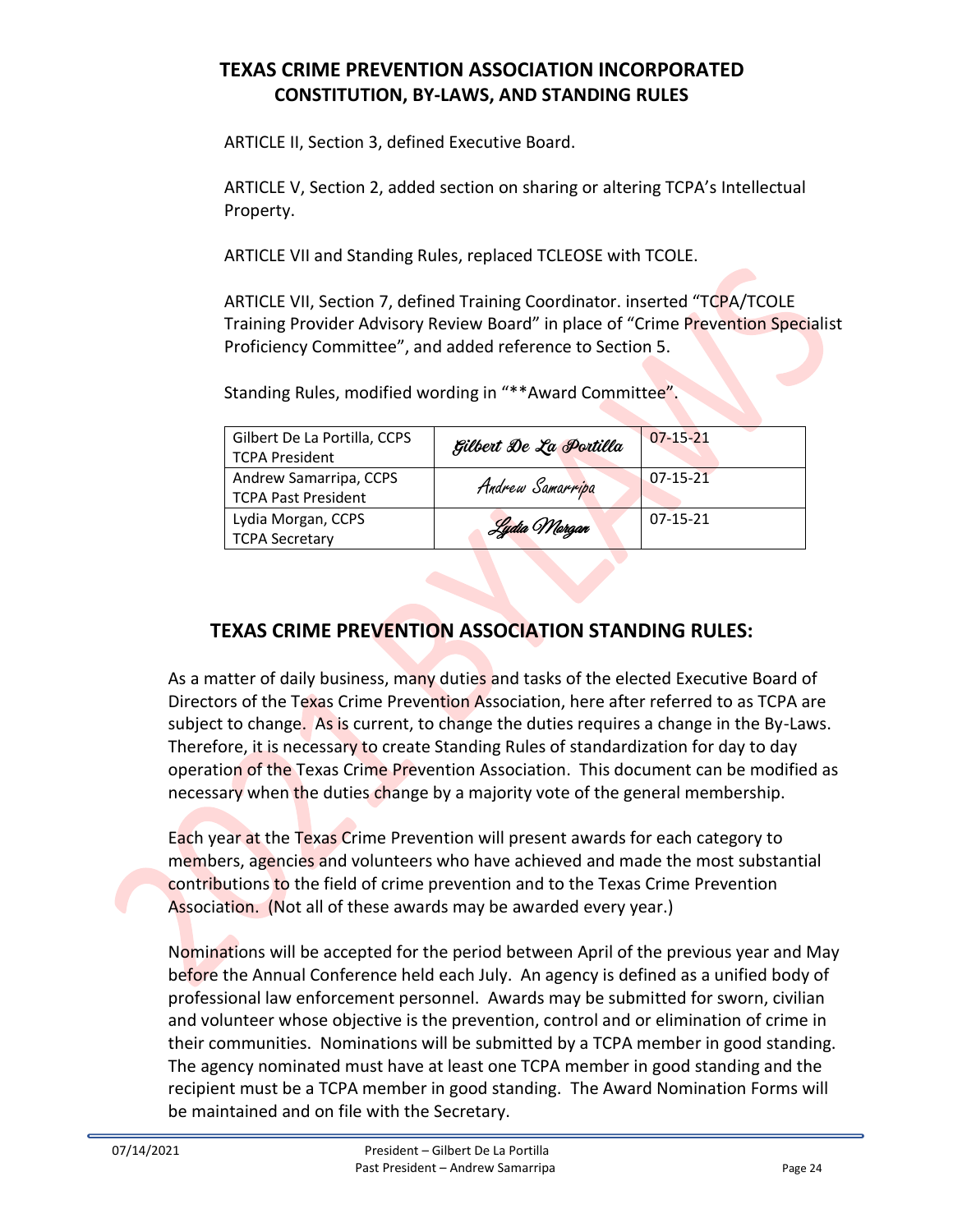### AWARD CATEGORIES:

#### **1. Outstanding Crime Prevention Agency**

- a) Small Agency Up to 99,999
- b) Medium Agency 100,000 to 249,999
- c) Large Agency 250,000 +
- d) Specialized Agency (Educational Institutions, Hospitals, Military Agencies, etc.)

\*NOTE (By population the agency serves, not the size of the agency itself).

An award will be presented in each category to agencies. The agency must have at least one TCPA member in good standing.

#### **2. Outstanding Crime Prevention Specialist**

- a) Small Agency Up to 99,999
- b) Medium Agency 100,000 to 249,999
- c) Large Agency  $-250,000 +$
- d) Specialized Agency (Educational Institutions, Hospitals, Military Agencies, etc.) \*NOTE (By population the agency serves, not the size of the agency itself).

An award will be presented in each category to the specialists who have made the greatest contribution(s) to crime prevention. The agency must have at least one TCPA member in good standing *and* the recipient must be a TCPA member in good standing.

#### **3. Outstanding Crime Prevention Specialist – Overall.**

An award will be presented to the individual specialist who has made the greatest overall contribution(s) to crime prevention. The recipient will be a TCPA member in good standing.

#### **4. Outstanding Crime Prevention Manager.**

An award will be presented to an administrator or crime prevention program director demonstrating the greatest support and leadership for personnel in crime prevention and has at least one TCPA member in good standing.

#### **5. Outstanding Media Award.**

An award will be presented to the media-print or electronic whose management and staff have been the most supportive of the goals and objectives of a crime prevention activity or activities. Must be submitted by a TCPA member in good standing.

#### **6. Outstanding Citizen Crime Prevention Award.**

An award will be presented to a volunteer or to a citizen whose dedication to the crime prevention effort has earned special recognition. The recipient cannot be an employee, sworn or non-sworn of a law enforcement agency. Must be submitted by a TCPA member in good standing.

#### 7. **OUTSTANDING CORPORATE / BUSINESS AWARD.**

An award will be presented to the business that has made the greatest impact or provided the greatest support toward the crime prevention effort. Must be submitted by a TCPA member in good standing.

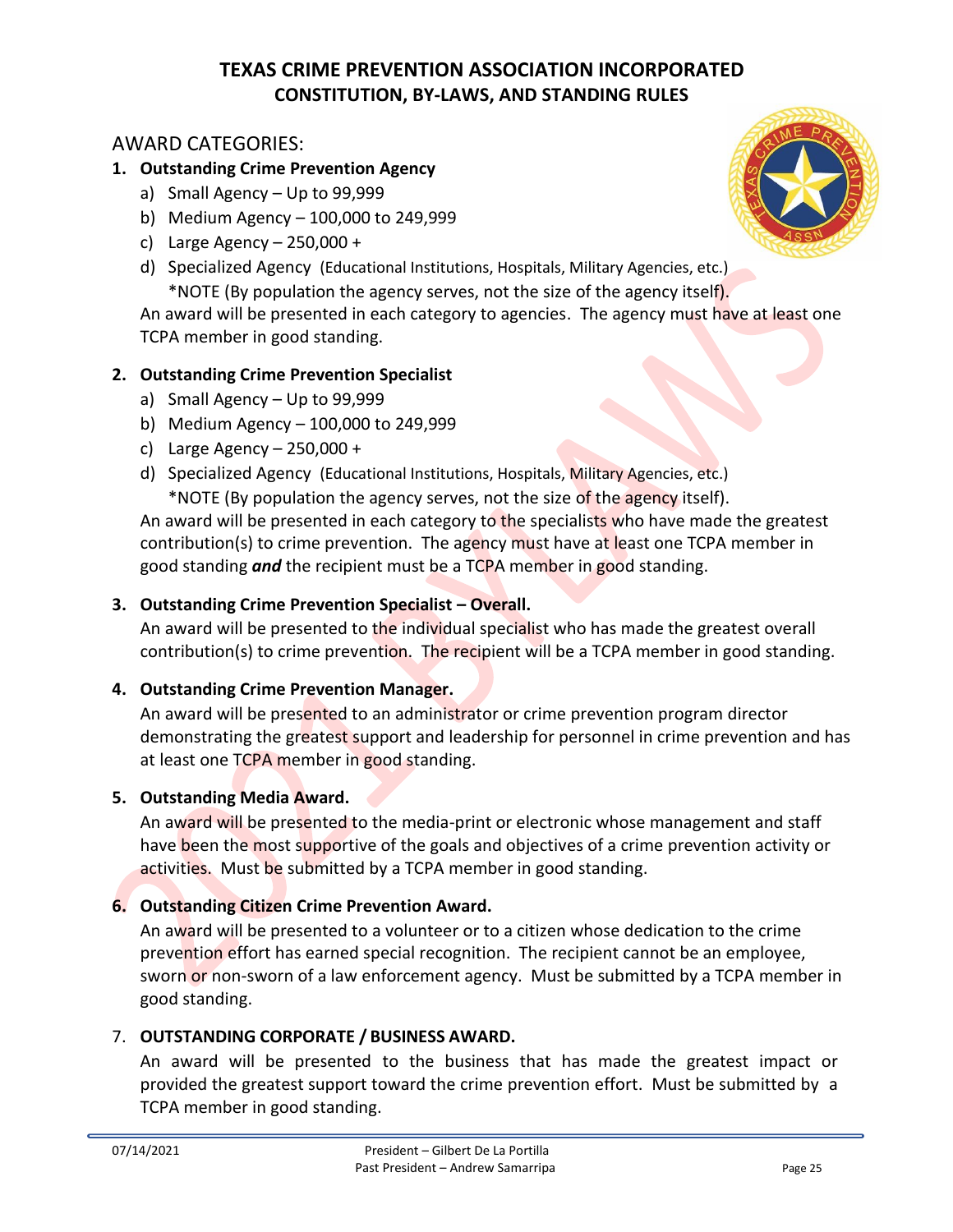8. **ABOVE AND BEYOND AWARD** \*NOTE (MAY OR MAY NOT BE GIVEN OUT EVERY YEAR) An award will be presented to a TCPA member whose actions of notorious service or merit requiring valor, honor, and heroism was above and beyond the normal call of duty.

### **Texas Crime Prevention Association Special Awards**

These awards honor members that exhibited dedication to the prevention of crime in Texas. TCPA does not award every year. Nominations for these special recognition awards are submitted separately to the Awards Committee, chaired by the most senior or available past recipient.

### **C.G. GLENN CONNER AWARD:**

Is the most prestigious award given by the Texas Crime Prevention Association. This award is presented by the TCPA Executive Board of Directors to a TCPA member in good standing who has dedicated themselves to crime prevention and had an impact on the program statewide.

C.G. Glenn Conner (1909-1974) was born in 1909 and passed in 1974. His entire life was spent in challenging work dedicated to self-improvement, not in wealth and material things but in knowledge. After graduating from a rural high school, Glenn attended the North Texas University with a major in history and a minor education. He taught for 11 years. At the age of 29 he was the principal at Olney. He applied to be a patrol officer with the Texas Highway Department and was a member of the 6<sup>th</sup> recruit class and graduated in 1938. He rose through the ranks and was promoted to Assistant Chief of the Highway Patrol in 1956. In 1957 he was promoted to inspector and served in the Inspection and Planning Division of the Texas Department of Public Safety. Mr. Conner authored one of the first operation manuals for the highway patrol agency and put into effect the first set of written traffic enforcement policies in the United States and develop a recruit training program which received several National Safety Council awards. His personnel file was filled with commendations from persons and organization throughout the state and nation including some from such people as Col. Homer Garrison, Col. William E. Spier and J. Edgar Hoover. He served as President of the Texas Police Association and was a member of the International Association of Chiefs of Police and served on multiple committees for that organization. He was an active member in his community through the church and through the Lions, Kiwanas clubs and the Boy Scouts of America.

In 1969 Mr. Conner retired from the Texas Department of Public Safety to work with the Criminal Justice Division of the Governor's Office as Program Director for Police Services. In 1971 he fathered the concept in Texas by writing a program into the Criminal Justice Plan for Texas "*The objective is to acquaint individuals and businesses with the dangers of personal and property crimes, with methods of helping the police to detect criminal activity and with the need for support of and participation in the criminal justice system.*"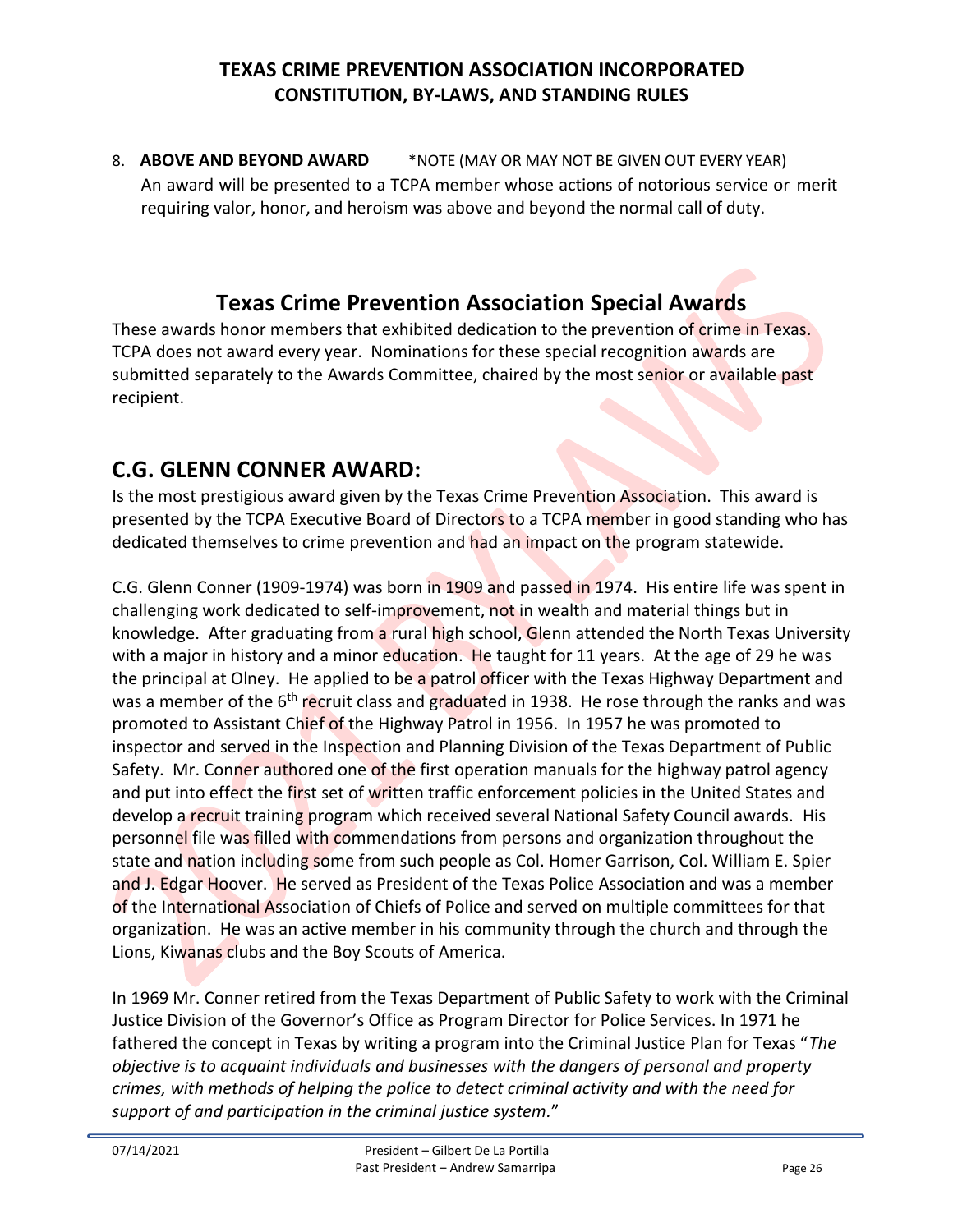#### **Past Glenn Conner Award recipients:**

| 1977 – Hal Newsom               | 1989 – C. B. Choate - Deceased | $2000 - Jim Baylor$    |
|---------------------------------|--------------------------------|------------------------|
| 1979 - Darrel Joy               | 1990 – Don Williams            | 2013 - Vickie Stonaker |
| 1981 – Louise Bocock - Deceased | 1991 – Dick Koble              | 2018 – Rosie Salinas   |
| 1984 – Bruce Mathis - Deceased  | 1992 – Rusty Kohler            |                        |
| 1985 – LeLand Wood              | 1993 - Doug Stutts - Deceased  |                        |
| 1986 - Larry Rollins - Deceased | 1997 - Rick Taylor - Deceased  |                        |
| 1987 - Jerry Smith - Deceased   | 1999 - Terry Garrett           |                        |

### **TCPA Presidential Award:**

May not be awarded every year. Awarded by the current TCPA President.

### **Public Speaking:**

Presented when hosting region has a judged presentation.

**Louise (Mrs. Oscar) Bocock:** (awarded by the TCPA Executive Board of Directors) was born in 1913 and lived in a house on Sixth Street in Austin, Texas, where a mighty oak tree grew in her back yard. Because of Louise Bocock's enduring desire to spread the work about crime prevention she was dubbed "Mother Superior" by her peers. She was respected by her peers for her knowledge and her presentation of that knowledge and her personality. In her early years she began public speaking on familiar topics as "Neighbors on Watch". She played a vital role in the ground work of the 911 program and in the late 70's she traveled to Austin and testified before a legislative body on the importance of 911 in Corpus Christi and Texas. In 1976 she was recognized for her efforts in the "Hands Up" program at the 38<sup>th</sup> Texas Safety Conference and Exposition. She received awards and was recognized by the National Volunteer Activist Award, Corpus Christi and Kiwanas Club Appreciation and the Texas Crime Prevention Association awards for Honorable Mention, Outstanding Citizen and TCPA's most prestigious award the Glenn Connor Award and Life Membership status. Mrs. Bocock's enthusiasm blossomed when she became involved in Crime Prevention movement. (Material from Article by Steve Pierson in 1995). The college scholarship will be awarded to a college student taking criminal justice courses and is the child of a TCPA member in good standing. The university or college attended must be an accredited Texas school. Scholarship monies (\$500.00) five hundred dollars per semester will be forwarded to the school's financial aid office and not to the recipient. Scholarship nominees must meet Texas residency requirements for the school selected and a new application submitted each year.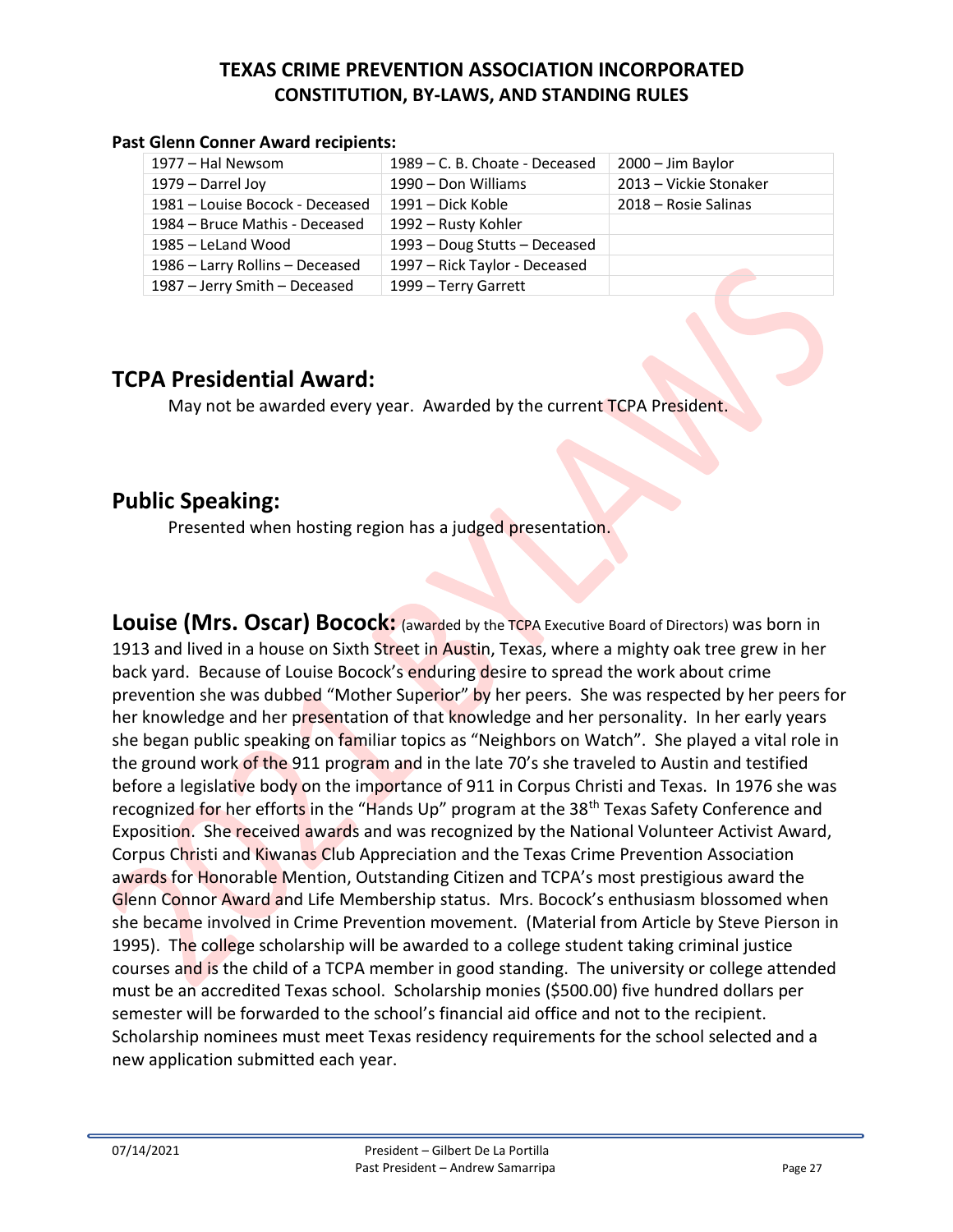### **PREFERRED QUALIFICATIONS TO HOST A TCPA CONFERENCE**

**NOTE: Smaller regions that may have less resources available to them in their region may request modifications from the TCPA Board of Directors regarding some of the qualifications to host a TCPA Conference or they m ay host their conference in another region.**

TCPA Region, Organization / Agency planning to submit bids to host the Annual TCPA training will need to comply with the following minimum requirements and qualifications before submitting a bid:

- 1) Region announces to TCPA Board of Directors and membership that they would like to bid on a conference
- 2) Region seeks bids from local hotels
- 3) Suggestions/Guidelines:
	- Contact local Convention and Visitors Bureau
	- Chairperson may contact individual hotels
	- Announce that you are going to host conference
	- Send the TCPA conference requirements, and committee chairperson contact information. They will send out to local and area hotels.
	- Hotels that meet TCPA requirements will contact conference chairperson.
	- Make appointments to visit hotels (take 3-5 committee persons)
	- May make a hotel accommodation/comparison sheet
	- Gather information for your top 3 picks and present to the TCPA Executive Board of Directors and membership

(NOTE) Hotels may want to attend the conference prior to the one they are hosting or requesting to host. They may host a hospitality, set up a vendor table with free items for members, provide a free weekend door prize…(if they vendor there will be no charge)

**TCPA President is the only signature authorized to sign contracts TCPA** 

Know the room nights for the past two annual conferences and were the nights met….Make notes regarding:

- 1) Year hotel was built, last renovation, pool, jacuzzi-sauna, exercise room, room price good for the weekend before and after the conference
- 2) Training rooms complimentary, 4 breakouts seat 60 classroom style, set with water station, pen pads and mints
- 3) 1 classroom (set for 25) conference style for Sunday TCPA Board of Directors meetingcoordinate with TCPA President
- 4) 1 classroom (set for 25) classroom style (if offered) for
	- Crime Prevention 1
	- Crime Prevention 2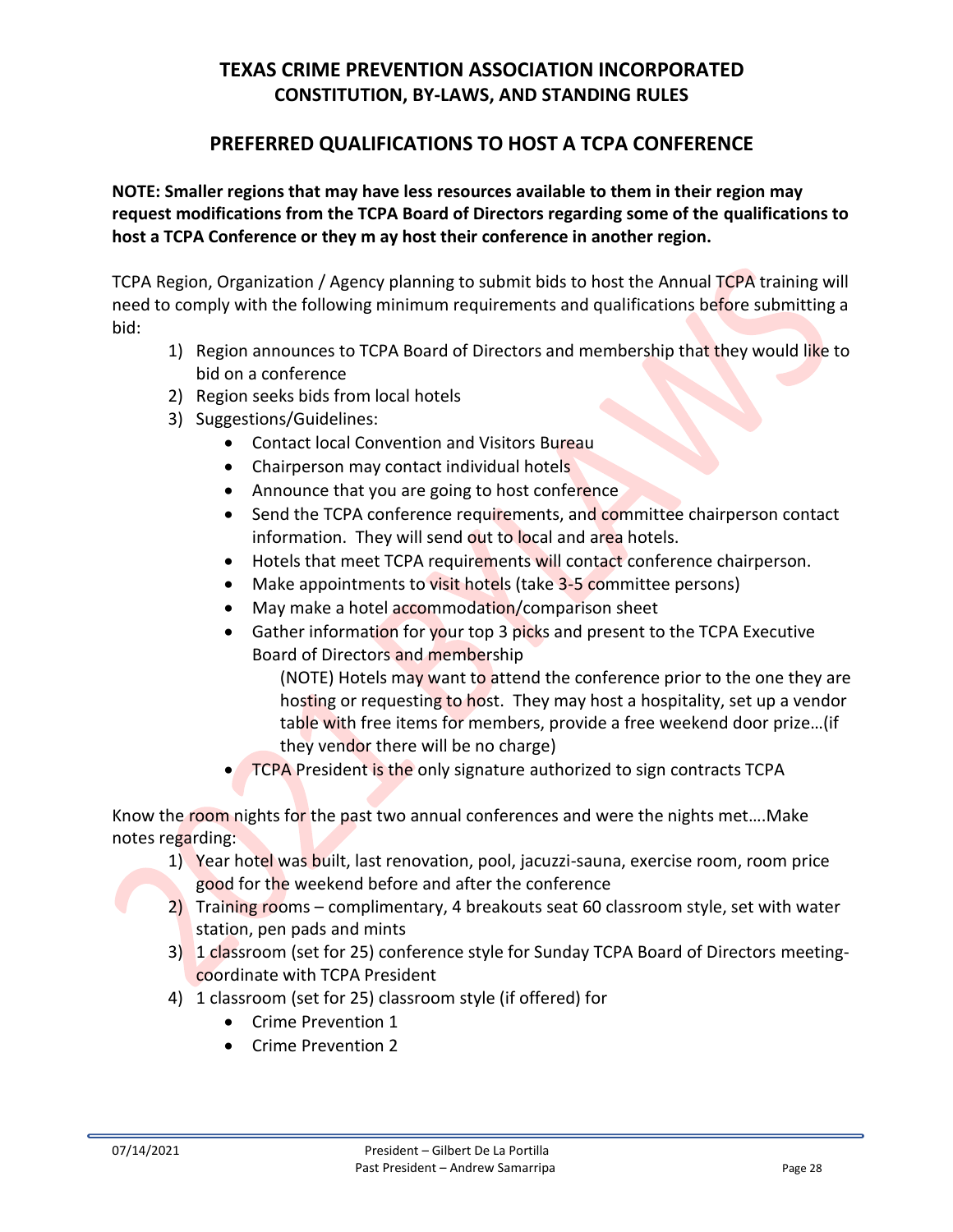- Crime Prevention 3 Crime Prevention Through Environmental Design (CPTED). Coordinate with the TCPA 2<sup>nd</sup> Vice President or the Conference Coordinator.
- Sunday evening CCPS study session (coordinate with TCPA 2<sup>nd</sup> Vice President).
- 5) 4 comp rooms: with upgrades, 1 each for the
	- TCPA President
	- TCPA 2<sup>nd</sup> Vice President
	- Conference Coordinator
	- Conference Staff
- 6) Complimentary Hospitality suite, we bring in our own food and beverages
- 7) Complimentary room turns
- 8) Complimentary Vendor table drapes and electricity
- 9) Complimentary parking
- 10) Complimentary rooms 1 per 30 for conference staff or instructors
- 11) Complimentary internet in classrooms, conference office, attendee rooms,

#### **Annual Conference days: Sunday through Friday noon**, usually the 2nd or 3rd week of July

#### **Sunday**

- Move in, set up conference office, registration, (committee meetings), meeting rooms for:
	- $\circ$  TCPA Executive Board of Directors (25) includes Executive Board of Directors and Region Presidents
	- o and a room for CCPS study session 5-7pm, 20 persons
- Vendors may move in and set up

### **PREFERRED HOTEL REQUIREMENTS**

- 150 rooms with 75 blocked for TCPA
- 4000 sq. ft. ballroom with a 150 banquet/luncheon banquet style seating rounds of 8 or 10, complimentary room turns
- 3000 sq. ft. for training classes, 4 break-outs to seat 60 persons each (classroom style), complimentary internet in the classrooms, attendees' rooms and conference office
- Classrooms for CP1, CP2, and CPTED classes (set for 25 each) if they are offered  $$ 
	- o Monday through Friday for CP1 and CP2,
	- o Monday through Wednesday for CPTED
- Training classrooms set with water stations, mints, pens and tablets
- Classroom training door placards-hotel will make these for each training class once they receive the training schedule
- Vendor/exhibitors accommodate 40+ in hallways in front of training classes-no charges for electricity, draping, table set up and tear down, room turns.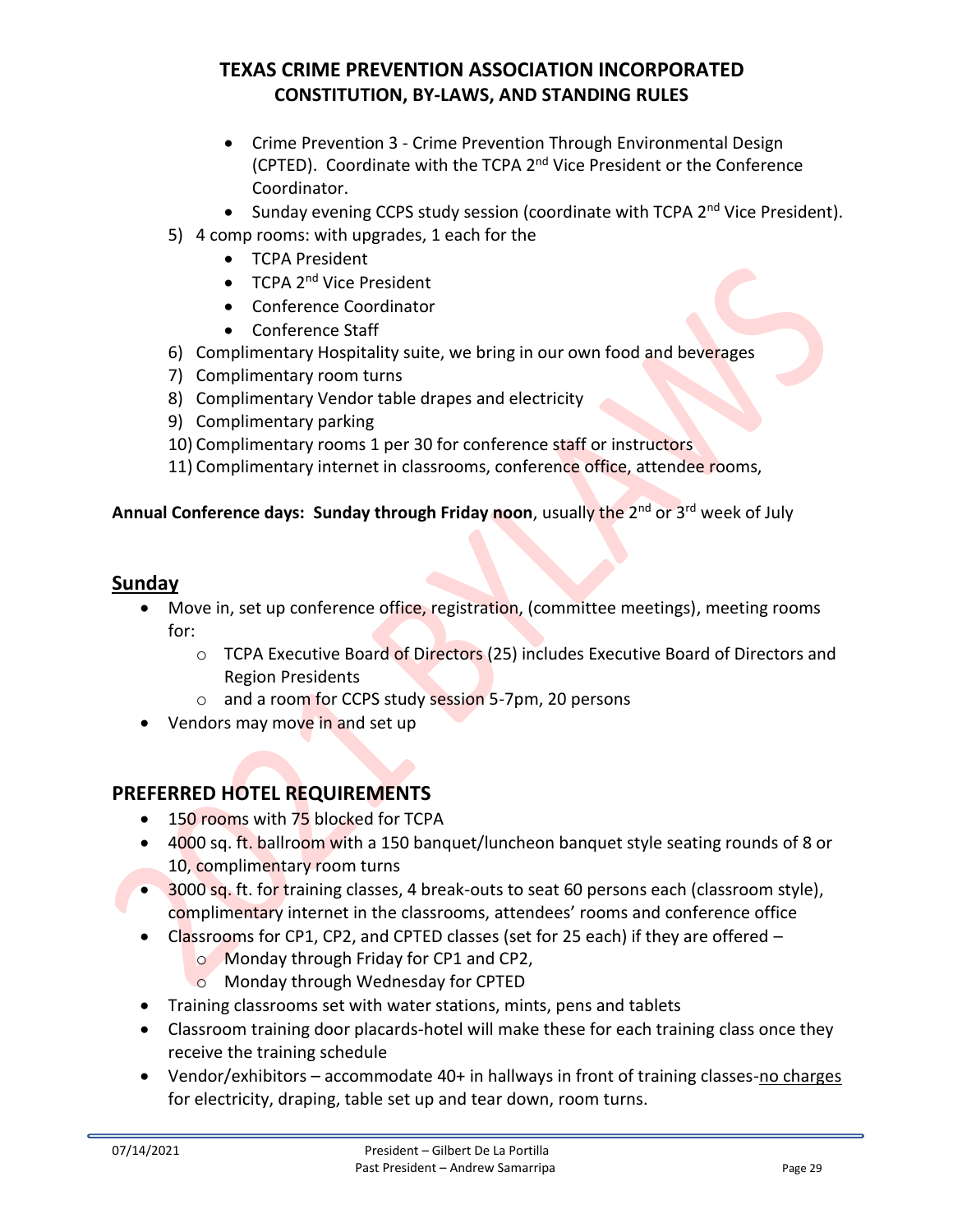- Hotel restaurant that serves 3 meals a day
- Free Parking for guests
- Room safes for weapons optional
- Complimentary shuttle to and from local airport
- 4 Complimentary rooms,
	- o \*\*TCPA President,
	- o \*\*TCPA 2<sup>nd</sup> Vice President
	- o \*\*Region Conference Committee Chairperson
	- o \*\*Conference staff
- Complimentary hospitality room, (we bring our own food) open Sunday evening, daily and evenings for attendees and volunteers, have volunteers assigned to set up and break down, replenish
- Complimentary conference office near classrooms that can be secured with a phone
- Complimentary rooms 1 per 30 room nights-may be used for instructors or conference staff
- Complimentary podium, wireless mics for opening reception, general membership meetings, luncheons and awards banquet
- Complimentary internet access in classrooms, office and attendee rooms
- Access to copy machine no charge (we bring our own paper)

The following **Annual Conference** events will be scheduled:

- Sunday set up conference office, registration, vendor set up
- TCPA Executive Board of Directors meeting, coordinate with TCPA President (set for 25)
- Study session for CCPS test on Sunday evening 5-7 pm at the hotel (attendance is optional) set for 15. Coordinate with the TCPA 2<sup>nd</sup> Vice President.
- Committee chairpersons meetings-schedule with hosting Conference Coordinator
- CCPS Test will be administered on the first Monday of the conference the 1-3pm training slot. Attendees will receive 2 hours of TCOLE training. (Coordinate with TCPA 2<sup>nd</sup> Vice President)
- Monday morning opening ceremony
- Monday evening welcome reception
- Wednesday, General Membership Meeting and elections 11am 2pm, ballots
- Thursday evening awards Banquet the last evening of the last full day of the conference
- Optional activities: Safety Fair, car show, public speaking competition, evening activities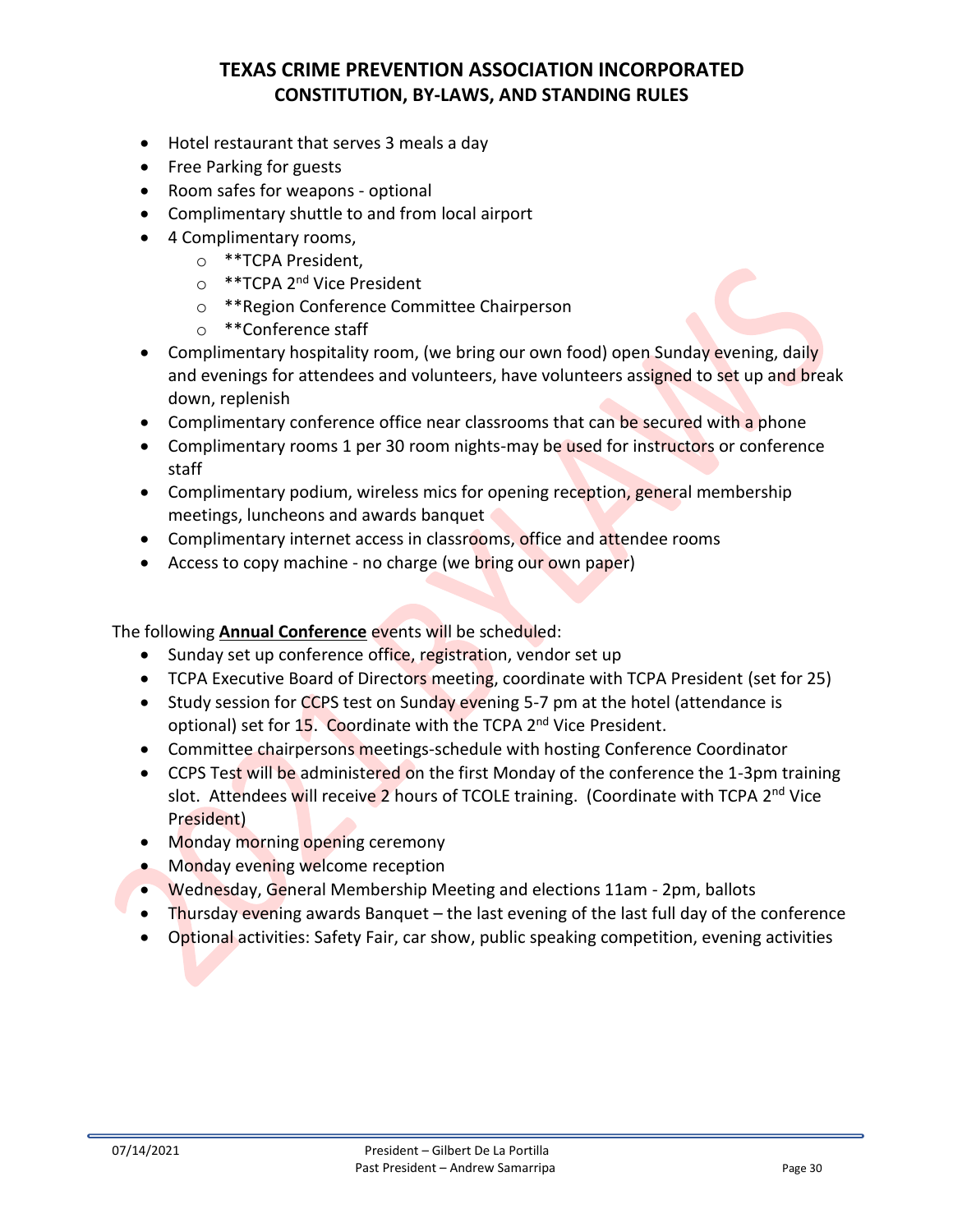### **Conference Check list/Suggestions/guidelines:**

- **Conference Committee responsibilities** (establish timelines)
	- \*\* Conference Chairperson, appointed by the hosting Region President
	- \*\* Registration committee

Registration form - complete and distribute at the preceding conference Registration at the conference - pre-registered, onsite registration, member and non-member, (blank copies of registration and membership forms) Registration fee covers welcome reception, luncheons, banquets, morning and afternoon coffee breaks, all food and beverage, decorations, training materials, flash drives/CDs/notebooks, certificates of attendance, conference advertising, award plaques, name tags, goody bags, t-shirts/conference gift (optional), publish schedule of events and training, conference registration forms, speaker evaluations and conference evaluation forms.

\*\* Conference Secretary – set up conference office

\*\* Conference Treasurer – registration income, expenditures, books to be audited within 30 days of the last day of conference, financial report (conference account should be separate from the regions account for auditing purposes)

- \*\* Conference Training Coordinator speaker confirmation letter, (contact instructors the week before conference and confirm dates and times)
	- Annual training conference 8 hrs each day Monday, Tuesday, and Thursday, 6 hrs Wednesday, and 4 hrs Friday
	- Back up speakers recommend 3-4 classes
	- Instructor thank-you certificates/gift room facilitators may distribute these Instructor-Bio, course outline for TCOLE, course description Instructor audio visual needs
	- \*\*\*Contact speakers the week before the training conference to confirm attendance.

\*\* Audio Visual Committee: 7 am morning classroom set up, screens, projectors, heavy duty extension cords, 4 classrooms and any Crime Prevention classes offered

\*\* Room Facilitators Committee: Sign in sheets signed and turned into the 2<sup>nd</sup> Vice President after each training class, introduction of speakers, distribute instructor gifts

\*\* Awards Committee: Annual conference program Guidelines-nominations, date they are due, order plaques. (Nomination criteria is located in Standing Rules, forms are maintained by the Secretary.)